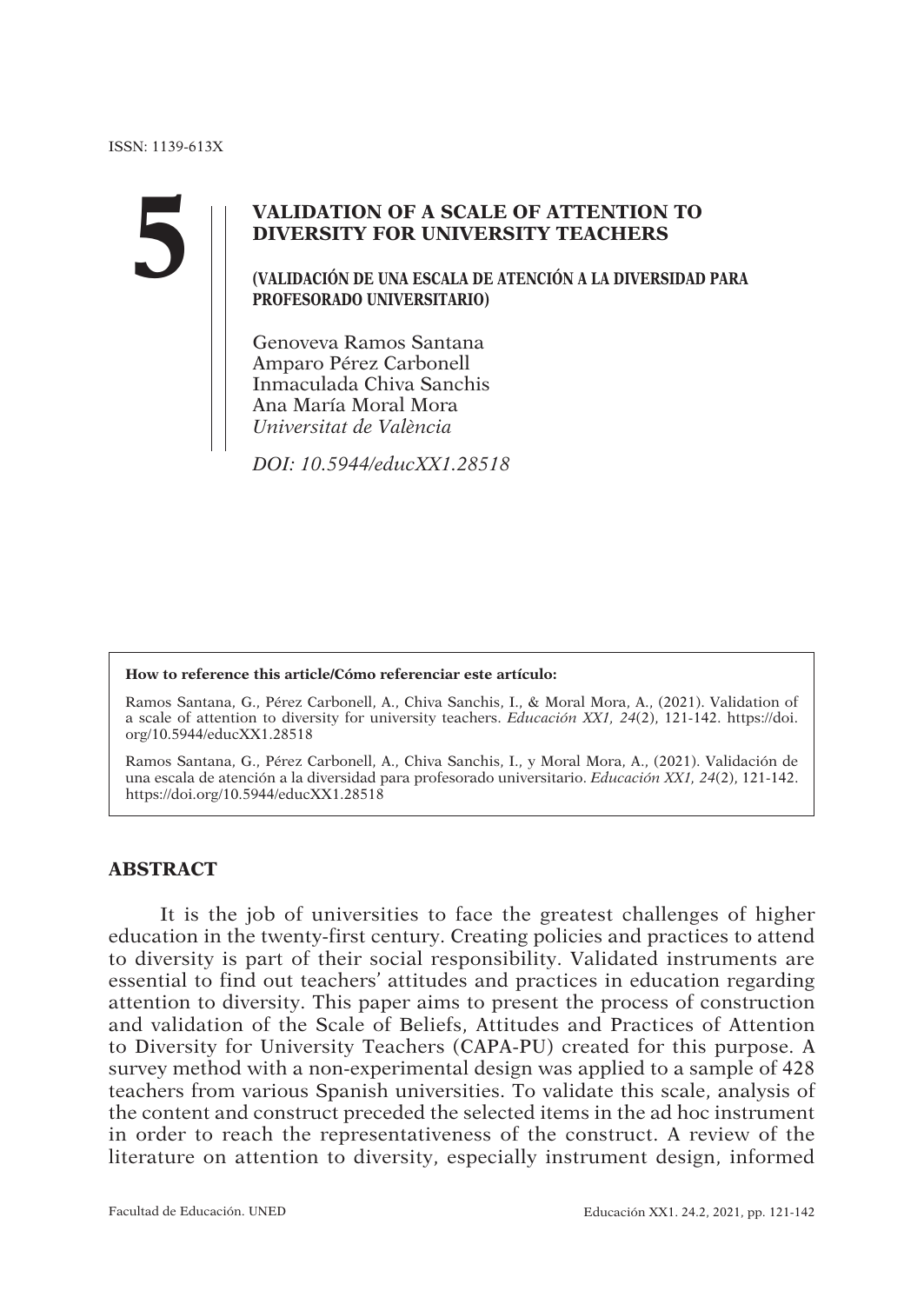122 GENOVEVA RAMOS SANTANA, AMPARO PÉREZ CARBONELL, INMACULADA CHIVA SANCHIS, ANA MARIA MORAL MORA<br>VALIDATION OF A SCALE OF ATTENTION TO DIVERSITY FOR UNIVERSITY TEACHERS

of the definition of the construct and its dimensions, representativeness, relevance, comprehension, ambiguity and clarity. In addition, reliable internal consistency and exploratory and confirmatory factor analysis showed a fitted model and a five-factor structure: (1) Institutional Diversity; (2) Research, Training and Teaching Focused on Diversity; (3) Teaching and Learning Practices; (4) University Administrators' Commitment; (5) Conception of Diversity. In conclusion, it is evident that there is: a) current relevance of the assumed construct of attention to diversity focused on actions that provide learning opportunities to the most disadvantaged groups; and b) the need to offer a scale such as the one created in order to attend to the processes of educational inclusion in Spanish universities.

### **KEYWORDS**

Higher education, teacher, diversity, scales, measurement, validity

### **RESUMEN**

Es tarea de las universidades afrontar los grandes retos de la educación superior del siglo XXI creando políticas y prácticas de atención a la diversidad como parte de su responsabilidad social. Por lo que se hace imprescindible contar con instrumentos validados para conocer las actitudes y prácticas educativas en atención a la diversidad desarrolladas por el profesorado de estas instituciones. Este artículo tiene como objetivo presentar el proceso de construcción y validación de la Escala de Creencias, Actitudes y Prácticas de Atención a la Diversidad (CAPA-PU) para Profesorado Universitario elaborada para tal fin. Esta ha sido aplicada, siguiendo un método de encuesta con un diseño no experimental, a una muestra de 428 docentes de varias universidades españolas. Para la validación de la escala se ha procedido al análisis de contenido y de constructo de los ítems seleccionados en el instrumento construido ad hoc con el fin de lograr la representatividad de los mismos sobre el constructo a medir. La revisión por parte de personas expertas en atención a la diversidad y en diseño de instrumentos informó de la definición del constructo y sus dimensiones, de su representatividad, relevancia, comprensión y claridad. El análisis de fiabilidad –como consistencia interna- y los estudios factoriales realizados -Exploratorio y Confirmatorio, muestran un modelo ajustado y una estructura de cinco factores: (1) Diversidad institucional; (2) Investigación, formación y docencia en atención a la diversidad; (3) Prácticas de enseñanzaaprendizaje; (4) Compromiso de las personas que lideran; (5) Concepción de diversidad. En conclusión, se hace patente: a) la relevancia actual del constructo de atención a la diversidad asumido y centrado en las actuaciones que permiten dar oportunidades de aprendizaje a aquellos grupos más desfavorecidos; y b) la necesidad de ofrecer una escala, como la elaborada, para atender a los procesos de inclusión educativa en las universidades españolas.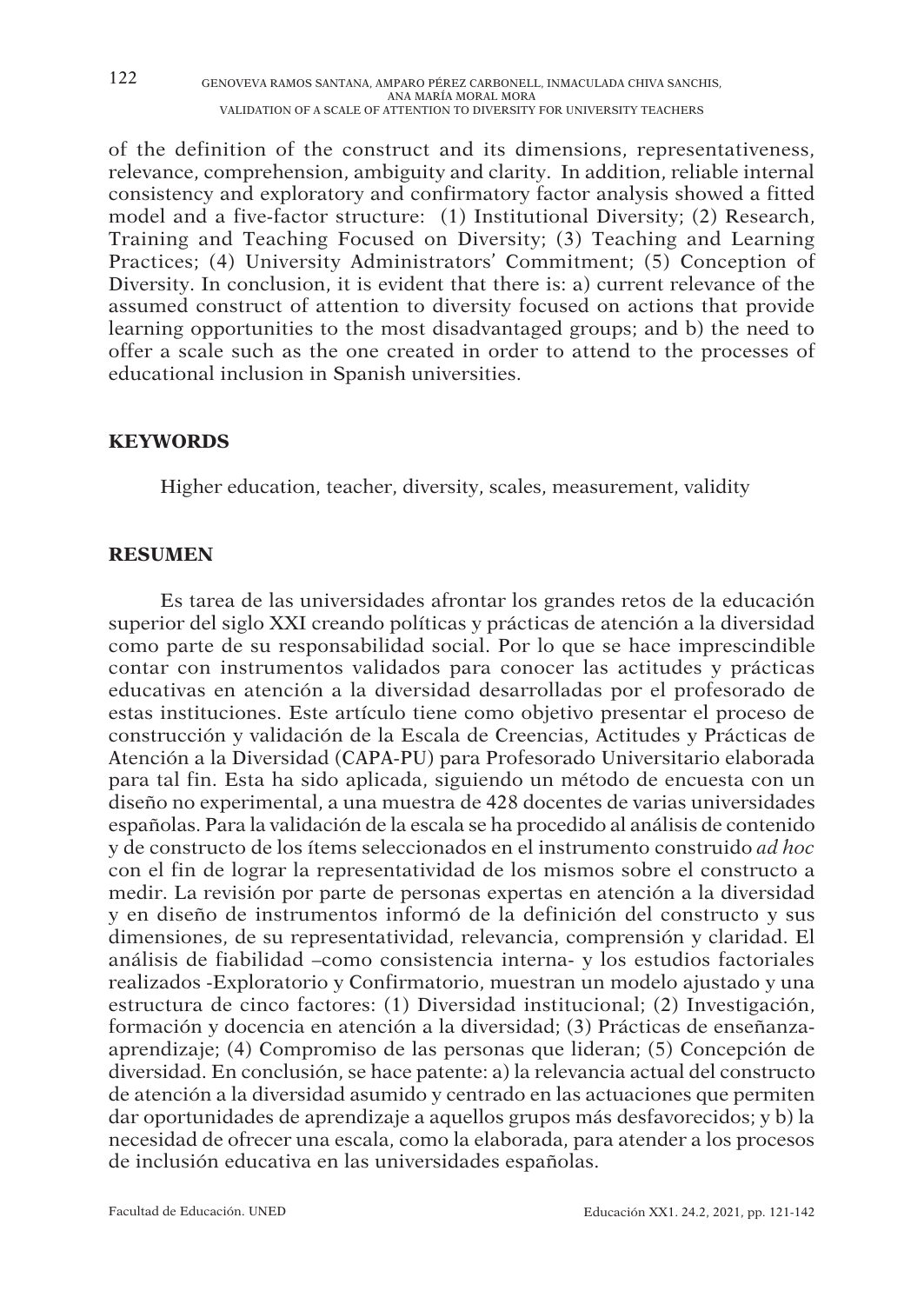#### **PALABRAS CLAVE**

Educación superior, docente, diversidad, escalas, medición, validez

#### **INTRODUCTION**

An inclusive university is one that welcomes diversity as an attitude and value on the rise (Martins et al., 2018). Encouraged by its contribution to the Sustainable Development Goals (SDG) set forth in the 2030 Agenda, an inclusive university seeks to ensure quality education by promoting learning opportunities for all and ensuring access to equal conditions according to the diversity of capacities that are present in society (CERMI, 2019; Chien et al., 2017; Montero, et al., 2019). An inclusive university strives to know and learn essential methodological and curricular modifications not for the purpose of offering advantages, but to ensure equality to a diverse student body, thereby avoiding discrimination in the academic setting (Bowles & Brindle, 2017; Yu & Zhang, 2016). It embraces diversity in the organisational culture as a whole and, in particular, its educational policies and practices in the institution (Ainscow, 2016; García et al., 2017; McMahon et al., 2016). A more humane university is needed, where all identities and viewpoints are appreciated and not just tolerated, where all people feel integrated and take an active role (Fundación Universia, 2018; Márquez & Sandoval, 2019).

From this context, we regard inclusion in education as a continuous process in the search for effective answers to student diversity and where diversity itself becomes a stimulus for learning (UNESCO, 2016). According to CERMI (2019), this process should be developed with the collaboration of the educational community as a whole through the collective effort led by the Administrations, which are ultimately responsible, so that the entire education structure can achieve this inclusion. In other words, attention to diversity applied to the inclusive educational model can offer every student the adjustments needed to facilitate participation in the full learning process. Therefore, universities should propose schemes for attention to diversity that provide essential access opportunities to all disadvantaged groups (students with a disability, immigrants, cultural minorities, socioeconomically disadvantaged groups, LGBTI…). Likewise, strategies are needed to ensure participation and progress, preventing any type of discrimination or excluding circumstance (García et al., 2017; O'Donnell, 2016). Actions should be systematised from the following levels.

#### **Level 1. Institutionalisation of attention to diversity**

Moving towards inclusive systems is a slow, highly complex process. It implies the inevitable transformation of policies, structures and institutional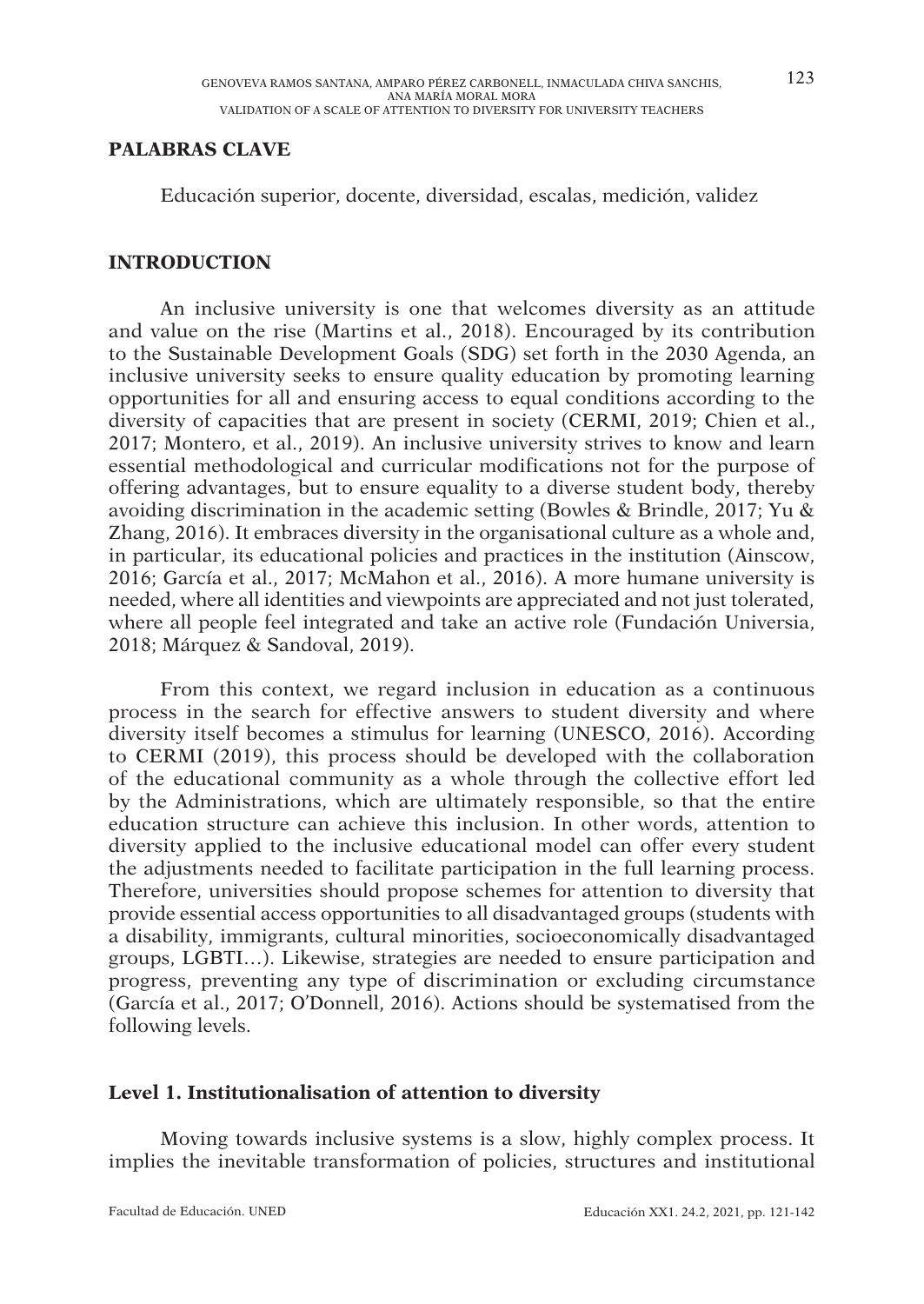practices (Márquez & Sandoval, 2019; Toboso et al., 2019). Despite the publication of national and international documents highlighting the need to assume a social model advocating the application of inclusive measures in the academic setting (ONU, 2018), there is still no encouraging response in the context of education (Echeita, 2017; McNair, 2016; ONU, 2018). Some studies (Moliner et al., 2019) demonstrate that universities, on occasion, are insufficiently prepared to include all students from an inclusive standpoint. In Spain, available statistics indicate a high percentage of educational inclusion, but it has been observed that there is an underlying discriminatory structural pattern of exclusion and segregation towards students with disabilities. This is based exclusively on a medical perspective, which significantly affects students with an intellectual or psychosocial disability and students with multiple disabilities (ONU, 2018). Thus, it becomes inevitable to dig deeper into the creation of proposals for the institutionalisation of attention to diversity aimed at coordinating the perspectives of the entire intervening community from a socio-critical and innovative vision (García et al., 2017; Muntaner Guasp et al., 2016; Toboso et al., 2019). The role of the Network of Support Services for Persons with Disabilities at the University is essential since it consolidates the need to provide support and accompaniment to ensure equal opportunities to students with disabilities (Rodríguez & Arroyo, 2017).

#### **Level 2. Classroom context**

"Diversity is an integral part of the learning experience" (LePeau, Hurtado & Davis, 2018, p. 127) and we must work to identify those forms or modes that allow us to include it in the classroom. It is important for teachers to do the following: attend to diversity and reflect on how it can be applied in the classroom; design and implement inclusive teaching methodologies that provide individual and group-based learning opportunities; use methodologies focused on curricular flexibility, including cooperative learning in networks, projectbased learning, and service learning; monitor the learning process of students by promoting actions that lead to greater autonomy; offer flexible assessment systems with the emphasis on continuous evaluation and self-assessment; design and implement educational materials in diverse formats and in digital formats that meet the criteria of representational multimodality (Feltrero, 2012) with materials based on the Universal Design for Learning principles (Benítez et al., 2019; Márquez & Sandoval, 2019).

### **Level 3. University teacher training**

Ongoing teacher training and guidance are essential so that their practices, materials and work spaces respect universal accessibility criteria (Toboso et al., 2019). In addition, teachers' attitudes regarding inclusion and attention to diversity are strongly conditioned by factors such as the lack of awareness of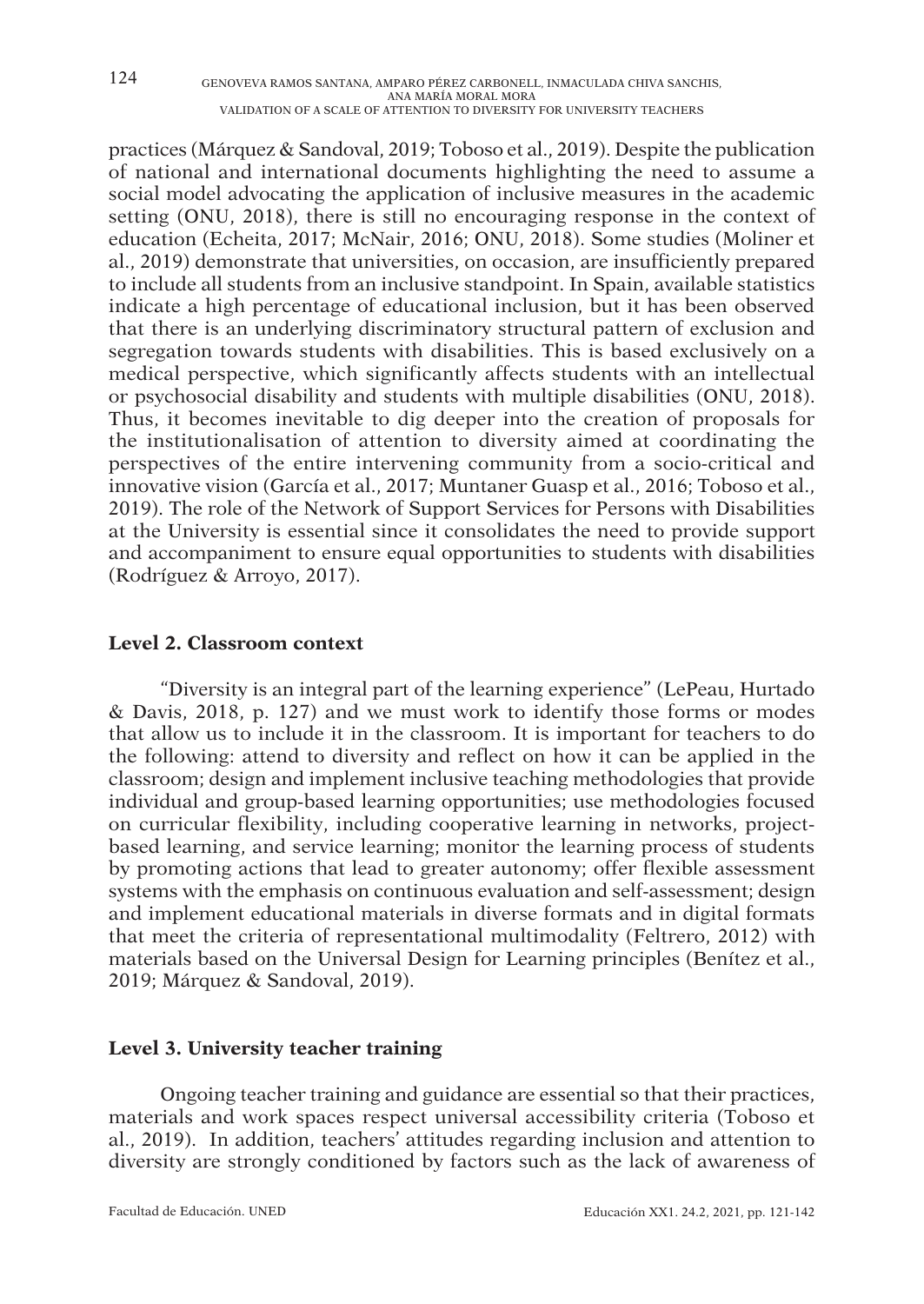different types of diversity and lack of preparation for this (Álamo, 2018; Moriña, 2017). Simón and Carballo (2019) claim that teachers themselves identify the limitations they experience when trying to meet the educational needs of certain students. Not only do teachers recognise shortcomings in their training to develop inclusive educational practices, but also in other aspects such as university regulations and support services for attention to diversity (García et al. 2018). According to Fundación Universia (2018), students with disabilities require the following from universities and teaching staff: more teacher training on disabilities; more inclusion training; knowledge on how to proceed when dealing with students who have special needs; the need to change certain attitudes and prejudices; as well as greater empathy, understanding, involvement and sensibility.

In line with some studies (González et al., 2013), we believe the design of reliable, valid questionnaires and scales is essential to identify teachers' beliefs, attitudes and practices when it comes to diversity. An objective standpoint is required in order to gather relevant, useful information that enables the transformation of educational practices and the design of training schemes. Thus, this paper presents the design and construction of the scale that measures Beliefs, Attitudes and Practices of Attention to Diversity for University Teachers (CAPA-PU).

## **MATERIALS AND METHODS**

## **Participants**

Faculty members from the Spanish universities involved in the InclUni Project participated in the validation process of the CAPA-PU scale. A total of 428 teachers voluntarily responded to the online questionnaire designed to validate the scale. More specifically, we chose a simple random sampling process. The data collection effort started in September 2019, with prior consent from the governing bodies of each of the universities participating in the project. Then, each university shared the scale and asked for the voluntary participation of their teaching staff.

Teachers had a mean age of 50 ( $\sigma$  = 31.04), although the age range was between 24 and 68; 44.40% male and 55.60% female. The majority were civil servants (44.30%) and contracted personnel (39.0%), with an average length of service at university institutions of 15 years ( $\sigma$ =10.99).

## **Design**

A non-experimental quantitative survey was designed and the Classical Test Theory was used to validate the scale. Both the functioning of the items and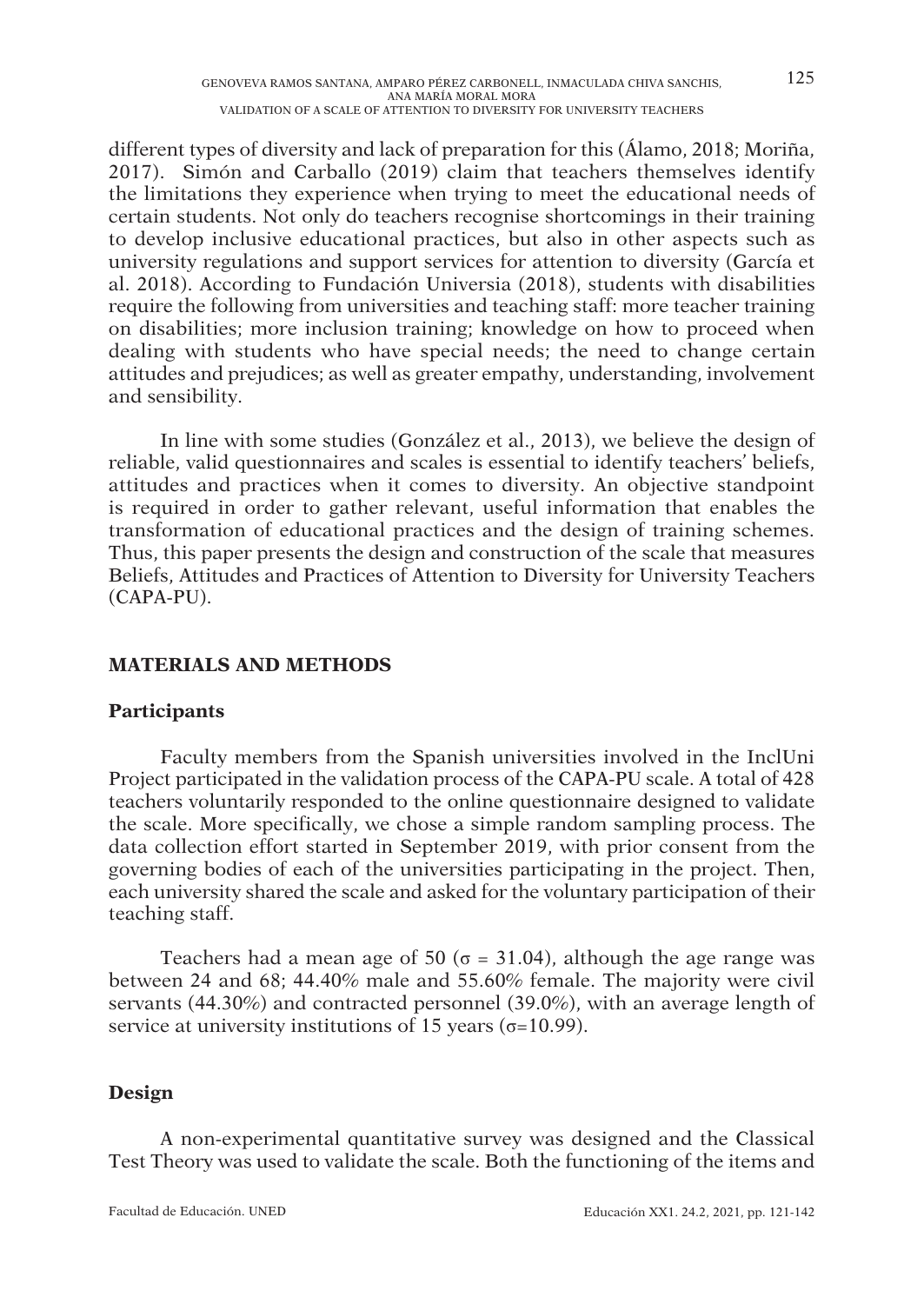the functioning of the scale as a whole (reliability coefficient, validity and its factorial structure) were analysed. Process followed, the elaboration of scales, by other studies both in the field of diversity and others related to education (Arias et al., 2016; Castro et al., 2017; Llorent & Álamo, 2016, 2019).

### **Instrumentation**

Data was gathered with an ad hoc instrument we designed, which was selfadministered with the application of an open source survey, LimeSurvey. The initial scale items were extracted from the following documents:

- Campus Survey of Faculty and Student Perceptions of Persons with Disabilities (Baker et al., 2012).
- Committing to equity and inclusive excellence. A Campus Guide for Self-Study and Planning (American Association of Colleges and Universities, 2015).
- Self-Assessment Rubric for the Institutionalization of Diversity, Equity, and Inclusion in Higher Education (NERCHE, 2016).
- The Ford Foundation Campus Diversity Initiative Survey of Voters on Diversity in Education and an Interview with Edgar Beckham (Ford Foundation, 1999).

From those, a selection was made of a total of 48 items that sought to make teachers reflect on their beliefs, attitudes and practices of attention to diversity. The method chosen for revising the content validity of the CAPA-PU was the calculation of descriptors to determine the validity index, obtained from the assessment of 15 experts: five specialists in attention to diversity with two publications in prestigious journals, four in educational measurement and assessment, and six university teachers with sample characteristics similar to the respondents. With a 4-point Likert scale, they rated the following (Abal et al., 2017): representativeness, relevance, adequacy, understanding, ambiguity and clarity of the items. After analysing the agreement, the 24-item instrument targeted at university teachers was created.

### **Statistical analysis**

Different statistical analyses were carried out using the Statistical Package for the Social Sciences (SPSS) v. 24 and the Structural Equation Modelling Software (EQS) v. 6.1. Firstly, descriptive analyses of the sample and exploratory factor analysis (EFA) of the set of 24 items were conducted with half of the sample using the method of extraction of the principal components with Varimaz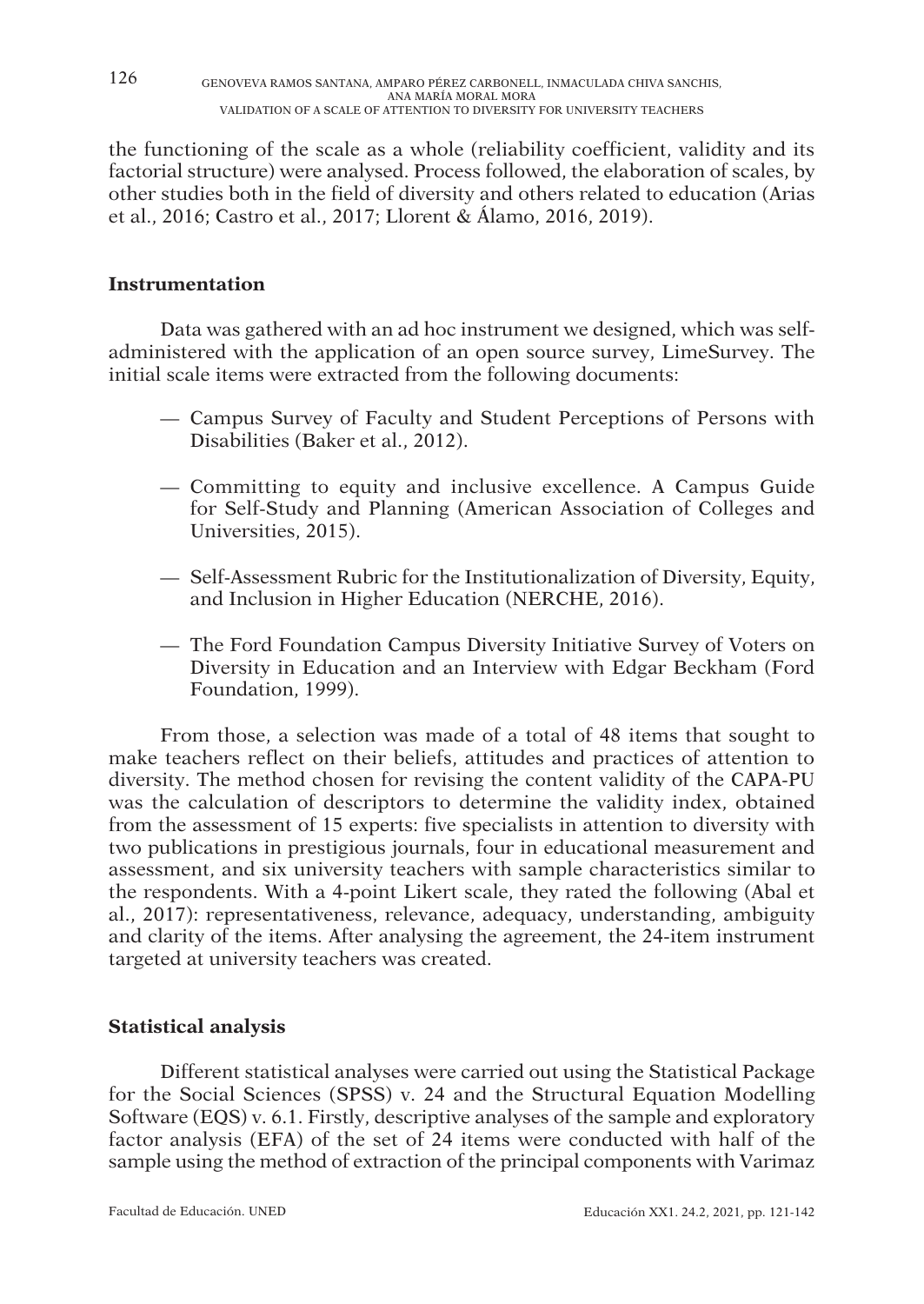rotation and Kaiser criteria to check the adequacy and pertinence of dimensional analysis of all variables. Subsequently, in order to determine the adequacy of the scale, confirmatory factor analysis (CFA) was performed with the teachers' responses that were not used in the exploratory analysis and the root mean square errors (RMSE) (Tanaka & Huba, 1989). Analysis carried out without prior knowledge of the number of factors to be studied or the relationship among them demonstrated that prior exploratory analysis was appropriate for subsequent confirmation. In addition, both factor analyses were done with two sub-samples that were unlike the study sample and the items with factor loads below .40 were eliminated.

## **RESULTS**

### **Descriptive statistics**

The 5-point Likert response scale was chosen; therefore, the items selected are responses that are equal or greater to 2.5 on average in which the teachers showed greater conformity with the statement (see Table 2). In general, high values appear in the response, which leads us to think that such teachers have a clear willingness to engage in a process of attention to institutional diversity. What's more, apart from items 17 and 18, the majority of the items demonstrate a negative bias and a kurtosis with mostly negative values — fifteen out of a total of twenty-four — all of which have values under 3.0, except for item 6. This meets the criteria for normality according to Chou & Bentler (1995), which can be seen in Table 1.

Table 1

|                | <b>Item</b>                                                                                  | Mean | <b>Standard</b><br>deviations | <b>Asymmetry Kurtosis</b> |         |
|----------------|----------------------------------------------------------------------------------------------|------|-------------------------------|---------------------------|---------|
| 1              | The concept of diversity means<br>different ethnicity, race,<br>nationality or culture       | 3.75 | 1.31                          | $-.95$                    | $-19$   |
| $\mathfrak{D}$ | The concept of diversity means<br>people with different thoughts<br>or ideas                 | 3.74 | 1.34                          | $-91$                     | -.38    |
| 3              | The concept of diversity means a<br>different level of education                             | 3.04 | 1.52                          | $-16$                     | $-1.46$ |
| 4              | The education system should<br>place greater emphasis on<br>learning about other groups $()$ | 3.77 | 1.21                          | $-.71$                    | $-43$   |

Mean, Standard Deviations, Asymmetry, and Kurtosis of the Beliefs, Attitudes and Practices of Attention to Diversity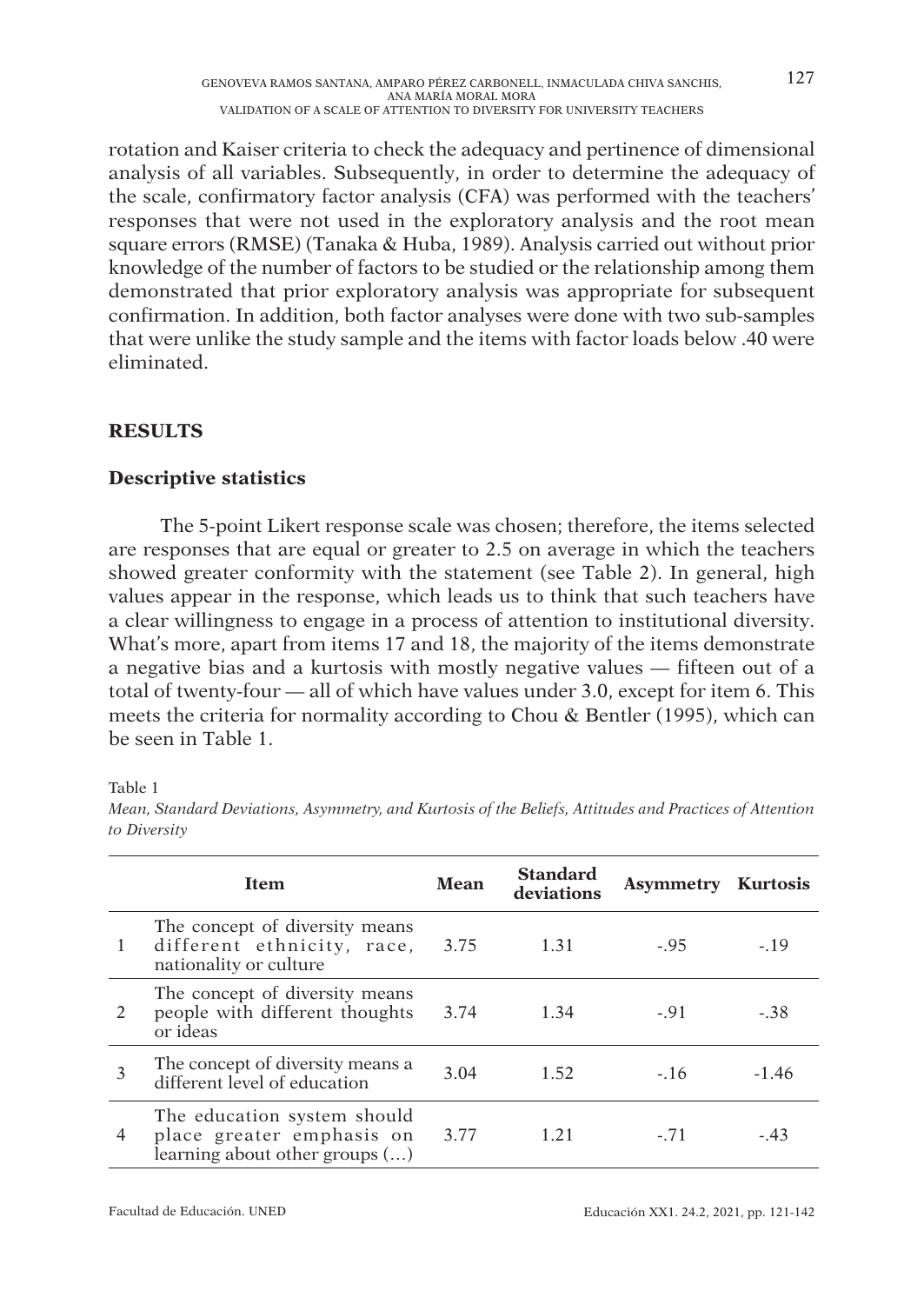|                | <b>Item</b>                                                                                                                                                           | Mean | <b>Standard</b><br>deviations | <b>Asymmetry Kurtosis</b> |         |
|----------------|-----------------------------------------------------------------------------------------------------------------------------------------------------------------------|------|-------------------------------|---------------------------|---------|
| 5              | Diversity, inclusion and<br>equity are an essential part of<br>education that should be taught<br>at all educational institutions                                     | 4.37 | .96                           | $-1.75$                   | 2.95    |
| 6              | Diversity, inclusion and equity<br>are an institutional but also<br>individual matter                                                                                 | 4.37 | .9                            | $-1.83$                   | 3.69    |
| $\overline{7}$ | One of the purposes of<br>university institutions is to train<br>students to manage in a more<br>diverse society                                                      | 4.30 | .99                           | $-1.77$                   | 2.49    |
| 8              | One of the purposes of<br>university institutions is to train<br>students to manage in a more<br>diverse job market                                                   | 4.16 | 1.0                           | $-1.34$                   | 1.50    |
| 9              | University curricula should<br>include specific material on the<br>role of women and minorities<br>()                                                                 | 3.49 | 1.32                          | $-.49$                    | $-.84$  |
| 10             | It is as important for universities<br>to prepare students to be<br>successful in a diverse world as<br>it is to prepare them to have<br>technical or academic skills | 4.01 | 1.0                           | $-1.17$                   | 1.07    |
| 11             | I believe universities should<br>develop specific schemes to<br>ensure diversity in the student<br>body                                                               | 4.00 | 1.1                           | $-1.18$                   | .96     |
| 12             | In general, the university<br>administrators promote schemes<br>for attention to diversity                                                                            | 3.61 | .95                           | $-.65$                    | .59     |
| 13             | In my faculty or university there<br>is a solid trend towards diversity<br>()                                                                                         | 3.38 | 1.0                           | $-.32$                    | $-.05$  |
| 14             | I develop research that in form<br>and/or content reflects my<br>commitment to diversity ()                                                                           | 3.22 | 1.41                          | $-.29$                    | $-1.15$ |
| 15             | In my research designs I include<br>elements that promote diversity<br>$(\ldots)$                                                                                     | 3.24 | 1.35                          | $-.33$                    | $-1.0$  |
| 16             | My university offers training<br>courses related to diversity ()                                                                                                      | 3.55 | .99                           | $-.27$                    | $-.36$  |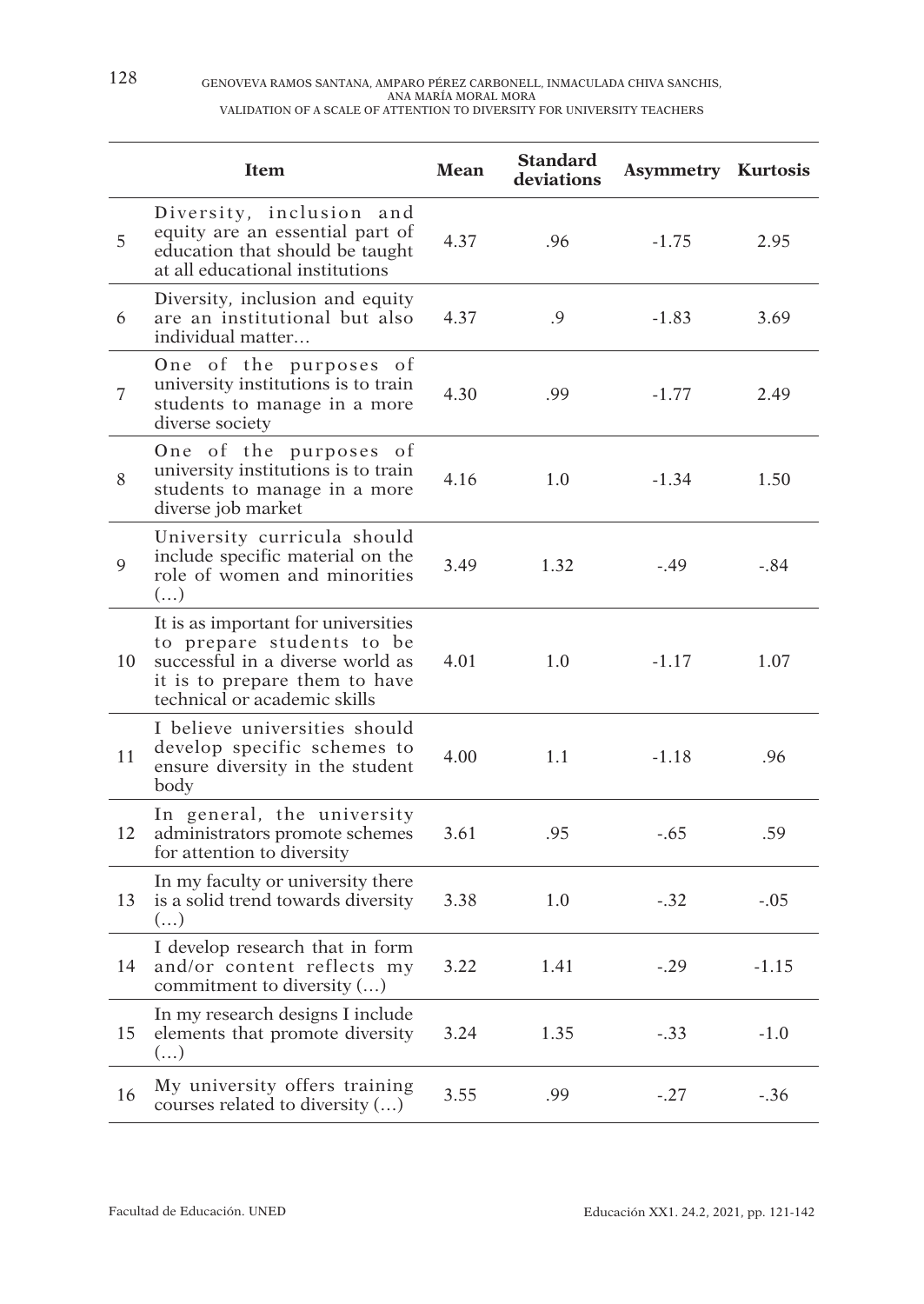|    | <b>Item</b>                                                                                                                | Mean | <b>Standard</b><br>deviations | <b>Asymmetry Kurtosis</b> |         |
|----|----------------------------------------------------------------------------------------------------------------------------|------|-------------------------------|---------------------------|---------|
| 17 | I participate in educational<br>innovation projects whose<br>objectives explicitly reflect<br>commitment to diversity ()   | 2.81 | 1.44                          | .08                       | $-1.32$ |
| 18 | I design teaching innovation<br>projects that specifically<br>incorporate issues of attention<br>to diversity $(\ldots)$   | 2.63 | 1.41                          | .25                       | $-1.24$ |
| 19 | I invest my time and effort in<br>educational practices that<br>promote skills that lead to<br>success for all my students | 3.93 | 1.12                          | $-1.1$                    | .62     |
| 20 | I design and subsequently<br>monitor my teaching objectives<br>focused on equity                                           | 3.26 | 1.34                          | $-.37$                    | $-.95$  |
| 21 | I provide<br>support<br>$t_{0}$<br>help students to develop<br>individualised plans ()                                     | 3.88 | 1.11                          | $-.87$                    | .06     |
| 22 | I incorporate multiple<br>methodologies to attend to<br>diversity                                                          | 3.62 | 1.17                          | $-.63$                    | $-.39$  |
| 23 | I offer resources to support<br>the development of inclusive<br>teaching $()$                                              | 3.63 | 1.45                          | $-.70$                    | $-.15$  |
| 24 | In my subjects, I use digital<br>learning and cooperative<br>activities to promote learning<br>()                          | 3.66 | 1.20                          | $-.66$                    | $-.41$  |

### **Exploratory factor analysis**

Exploratory factor analysis that is recommended to assess the construct validity isolated 5 factors, suggesting a fitted, consistent model in which the initial theoretical size was reduced (see Table 3). The KMO value ranges between .80 and .90 and Bartlett's statistics show significant results above level .001, which indicated that a good fit exists for factor analysis. The factor solution with the best fit is shown in Table 2. It shows the sample distribution of the 24 items in 5 factors and all with loading greater than .40. The factors that explain 68.13% of the variance were:

I) Institutional Diversity: they comprise the teacher's perceptions regarding the social value of diversity as well as the proposals and actions carried out by universities to attend to diversity.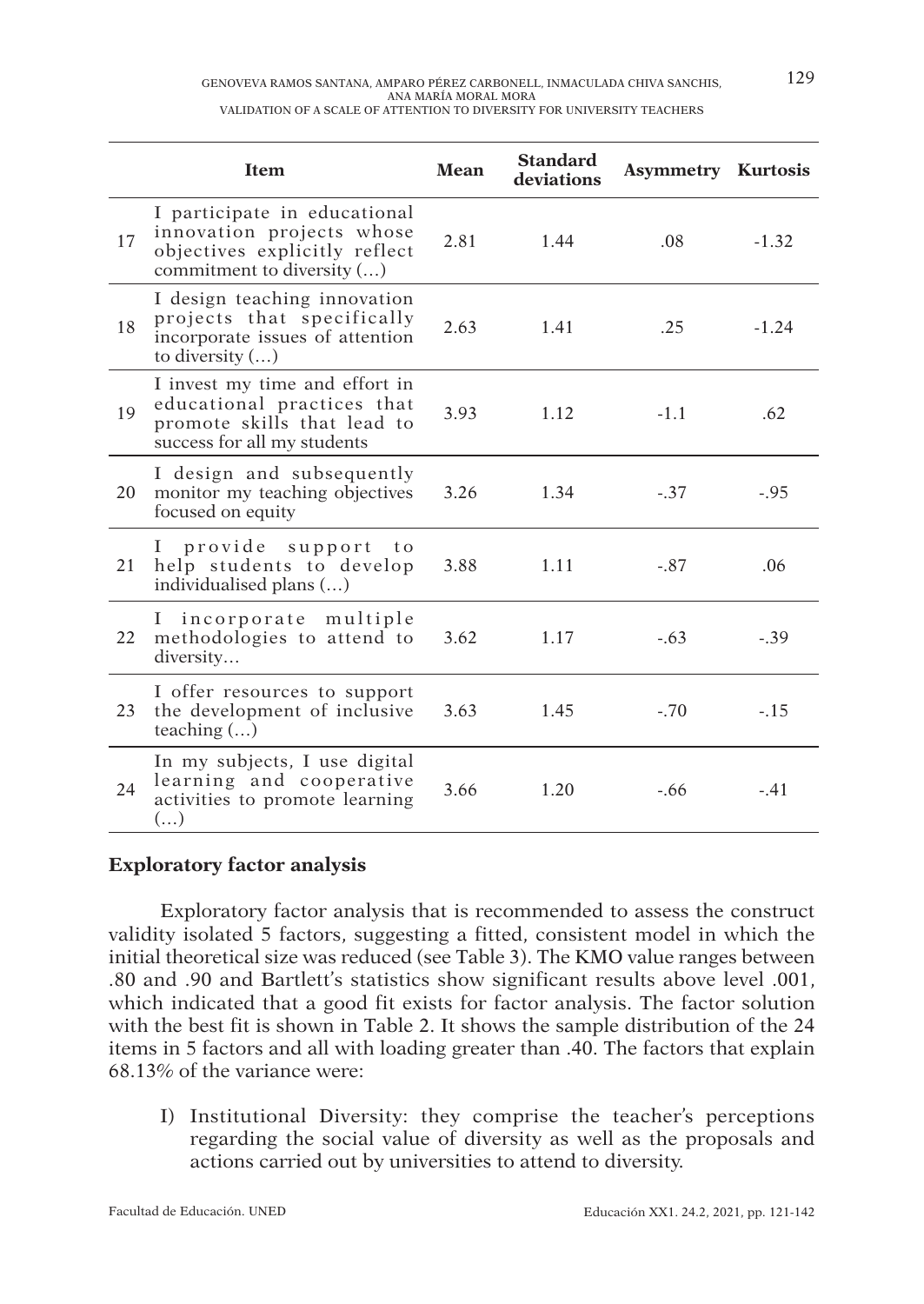130 GENOVEVA RAMOS SANTANA, AMPARO PÉREZ CARBONELL, INMACULADA CHIVA SANCHIS, ANA MARIA MORAL MORA<br>VALIDATION OF A SCALE OF ATTENTION TO DIVERSITY FOR UNIVERSITY TEACHERS

- II) Research, Training and Teaching Focused on Diversity: they refer to participation and research design; teacher training and organisation to attend to diversity.
- III) Diverse Teaching and Learning Practices: educational practices that the teachers carry out in the classroom to attend to diversity.
- IV) University Administrators' Perceived Commitment to Attention to Diversity: perception that the teachers have regarding actions taken by university administrators to attend to diversity.
- V) Conception of Diversity: the meaning that teachers give to diversity.

Table 2

Rotated Factor Structure of the CAPA-PU Scale. Communalities and Cronbach's Alpha

|                                       | F1   | F <sub>2</sub> | F3   | F <sub>4</sub> | F5 | Com. |  |
|---------------------------------------|------|----------------|------|----------------|----|------|--|
| Institutional Diversity (ID)          |      |                |      |                |    |      |  |
| ID1                                   | .659 |                |      |                |    | .590 |  |
| ID2                                   | .859 |                |      |                |    | .828 |  |
| ID3                                   | .696 |                |      |                |    | .619 |  |
| ID <sub>4</sub>                       | .808 |                |      |                |    | .723 |  |
| ID <sub>5</sub>                       | .640 |                |      |                |    | .534 |  |
| ID <sub>6</sub>                       | .714 |                |      |                |    | .685 |  |
| ID7                                   | .704 |                |      |                |    | .616 |  |
| ID <sub>8</sub>                       | .837 |                |      |                |    | .810 |  |
| Research, Training and Teaching (RTT) |      |                |      |                |    |      |  |
| RTT1                                  |      | .801           |      |                |    | .761 |  |
| RTT <sub>2</sub>                      |      | .807           |      |                |    | .753 |  |
| RTT3                                  |      | .766           |      |                |    | .631 |  |
| RTT4                                  |      | .769           |      |                |    | .688 |  |
| RTT <sub>5</sub>                      |      | .681           |      |                |    | .672 |  |
| Teaching and Learning Practices (TLP) |      |                |      |                |    |      |  |
| TLP1                                  |      |                | .565 |                |    | .440 |  |
| TLP2                                  |      |                | .780 |                |    | .640 |  |
| TLP3                                  |      |                | .757 |                |    | .774 |  |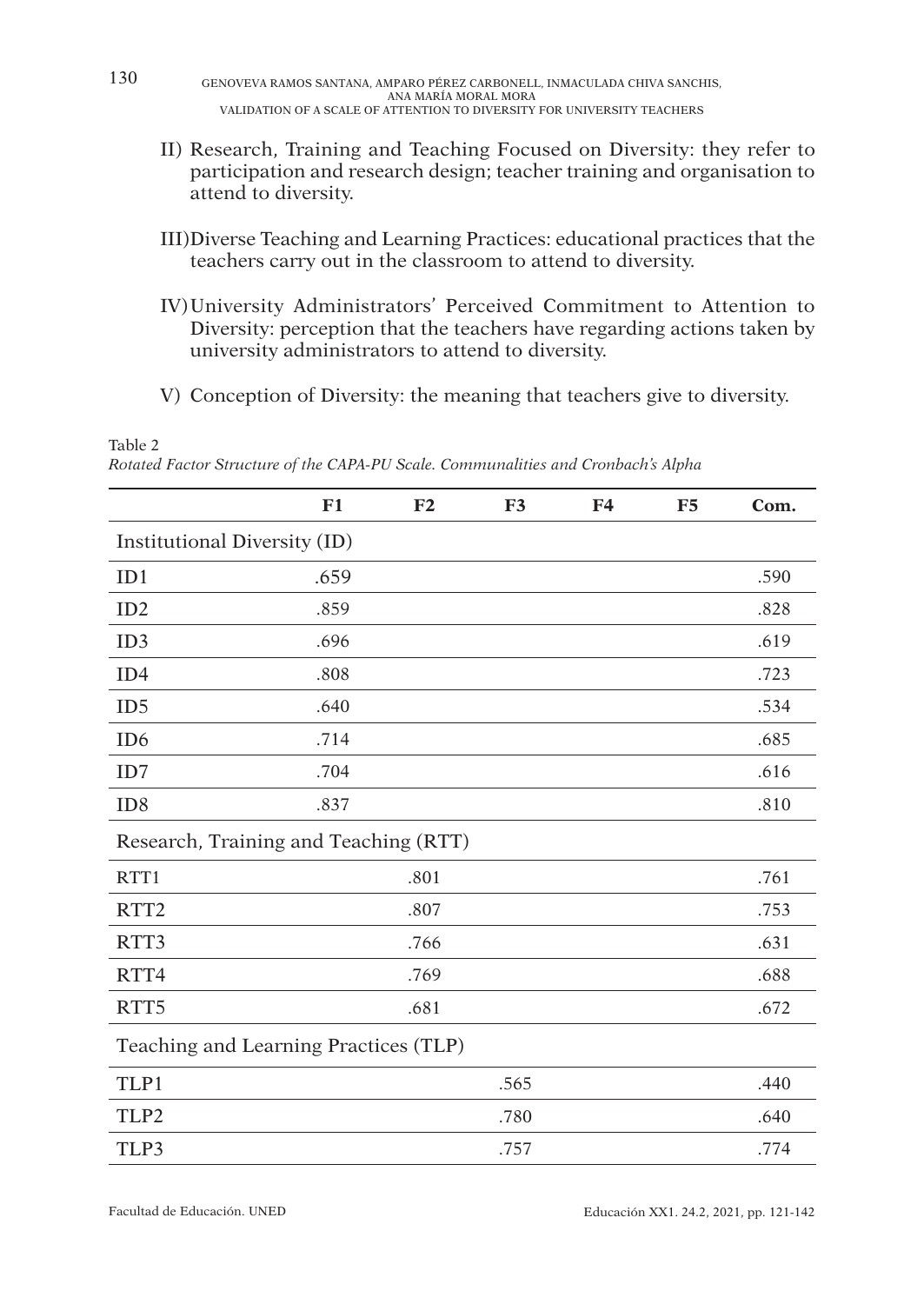| GENOVEVA RAMOS SANTANA, AMPARO PÉREZ CARBONELL, INMACULADA CHIVA SANCHIS, | 131 |
|---------------------------------------------------------------------------|-----|
| ANA MARÍA MORAL MORA                                                      |     |
| VALIDATION OF A SCALE OF ATTENTION TO DIVERSITY FOR UNIVERSITY TEACHERS   |     |

|                                             | F1     | F2     | F <sub>3</sub> | F <sub>4</sub> | <b>F5</b> | Com. |  |  |  |
|---------------------------------------------|--------|--------|----------------|----------------|-----------|------|--|--|--|
| TLP4                                        |        |        | .813           |                |           | .791 |  |  |  |
| TLP5                                        |        |        | .721           |                |           | .681 |  |  |  |
| University Administrators' Commitment (UAC) |        |        |                |                |           |      |  |  |  |
| LC1                                         |        |        |                | .870           |           | .812 |  |  |  |
| LC <sub>2</sub>                             |        |        |                | .830           |           | .730 |  |  |  |
| LC <sub>3</sub>                             |        |        |                | .752           |           | .601 |  |  |  |
| Conception of Diversity (CD)                |        |        |                |                |           |      |  |  |  |
| CD1                                         |        |        |                |                | .754      | .639 |  |  |  |
| CD2                                         |        |        |                |                | .783      | .649 |  |  |  |
| CD3                                         |        |        |                |                | .819      | .683 |  |  |  |
| Cronbach's alpha                            | .902   | .891   | .863           | .776           | .731      |      |  |  |  |
| Number of items                             | 8      | 5      | 5              | 3              | 3         |      |  |  |  |
| Explained variance                          | 20.18% | 16.06% | 14.08%         | 9.50%          | 8.40%     |      |  |  |  |
| Total explained<br>variance                 | 68.10% |        |                |                |           |      |  |  |  |
| Total Cronbach's<br>alpha                   | .897   |        |                |                |           |      |  |  |  |
| Kaiser-Meyer-Olkin                          |        | .86    |                |                |           |      |  |  |  |

### **Confirmatory factor analysis**

The goodness-of-fit indices of the five-factor model indicated on the scale demonstrate a good fit of the model with the empirical data in Table 4. However, to achieve this, we proceeded to item elimination and the confirmation of some of the factors by carrying out 9 tests of possible combinations. The following items were definitively eliminated: item 4 "The education system should place greater emphasis on learning about other groups (…)"; item 7 "One of the purposes of university institutions is to train students to manage in a more diverse society"; item 8 "(…) train students to manage in a more diverse job market"; item 17 "I participate in educational innovation projects whose objectives explicitly reflect commitment to diversity…"; and item 19 "I invest my time and effort in educational practices that promote skills that lead to success for all my students". Items that were found in different factors: 4, 7 and 8 were found in the Institutional Diversity factor; item 17 in the Research, Training and Teaching factor and item 19 in the Teaching and Learning Practices factor. Following Tomas and Oliver (1998), a series of indices were then calculated as a whole, such as the root mean square error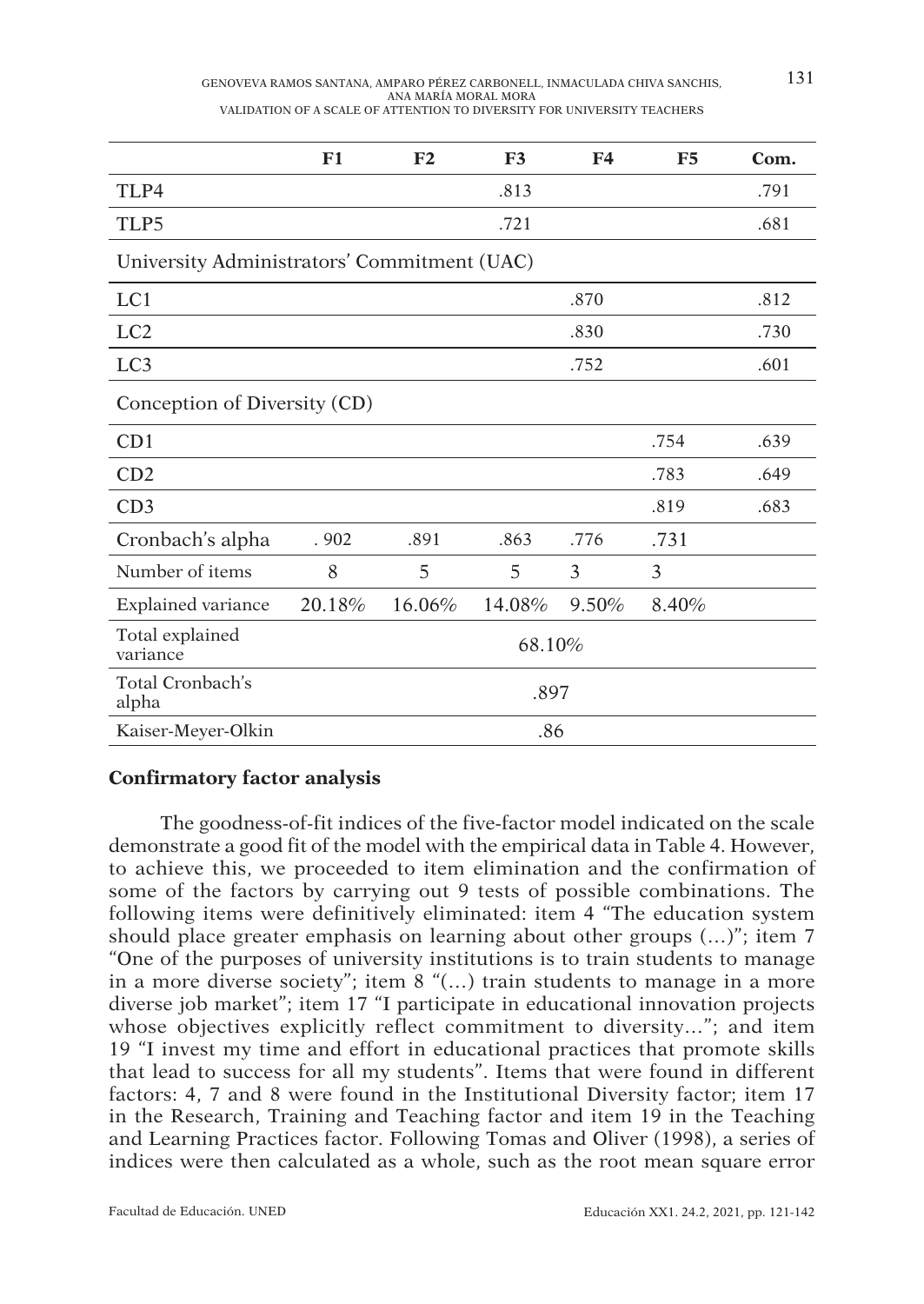of approximation (RMSEA); goodness-of-fit indices: GFI, AGFI and PGFI; and indices that use the standard independence model as a basis for comparing NFI, relative fit index (RFI), non-normed fit index (NNFI) and comparative fit index (CFI). From an analytical perspective, factor saturations and the percentage of variance explained for each item were compared. There was an estimation of reproducibility coefficients, defined as the quotient between the saturations being compared. Table 3 shows the values that provide information on the goodness-of-fit, demonstrating both the first test and the last (ninth) test, reached from combinations of different items that were eliminated. In the second part of Table 3, the Chi square is shown to be significant for the model and its standard value is below the recommended cutoff value of less than 3 (Bollen, 1989). The RMSEA indicate a reasonable fit which was less than 0.08 (Browne & Cudeck, 1992), as well as the values of NNFI, CFI and IFI exceeding the recommended cutoff value and shown to be close to unity  $(> 0.90)$  (Loehlin & Beaujean, 2017).

Table 3 Goodness-of-fit ( $1^{st}$  test and  $9^{th}$  test)

| Model               | $S-B\chi2$ | df  | $S-B\chi^2$<br>$\overline{\text{d}f}$ | <b>RMSEA</b>        | <b>CFI</b> | <b>IFI</b> | <b>NNFI</b> |
|---------------------|------------|-----|---------------------------------------|---------------------|------------|------------|-------------|
| 5 factors –24 items | 488.50     | 242 | 2.02                                  | .007(.067,<br>.086) | .853       | .856       | .832        |
| Model               | $S-B\chi2$ | df  | $S-B\chi^2$<br>/df                    | <b>RMSEA</b>        | <b>CFI</b> | <b>IFI</b> | <b>NNFI</b> |
| 5 factors –19 items | 221.33     | 142 | 1.56                                  | .041(.041,<br>.070) | .938       | .940       | .926        |

Note. S-Bχ2 = Satorra-Bentler Scaled Chi-Square; df= Degrees of freedom; RMSEA= Root mean square error of approximation; CFI= Comparative Fit Index; IFI= Bollen's Incremental Fit Index and NNFI= Bentler-Bonett Non- Normed Fit Index

Regarding the revision of reliability of each of the five factors (see Table 4), Cronbach's alpha values are shown to be above the recommended value of .70 (Fornell & Larcker, 1981). Likewise, construct reliability and the average variance extracted are also shown to be higher than those recommended by Bagozzi and Yi (1988), specifically at .50, which is adequate reliability.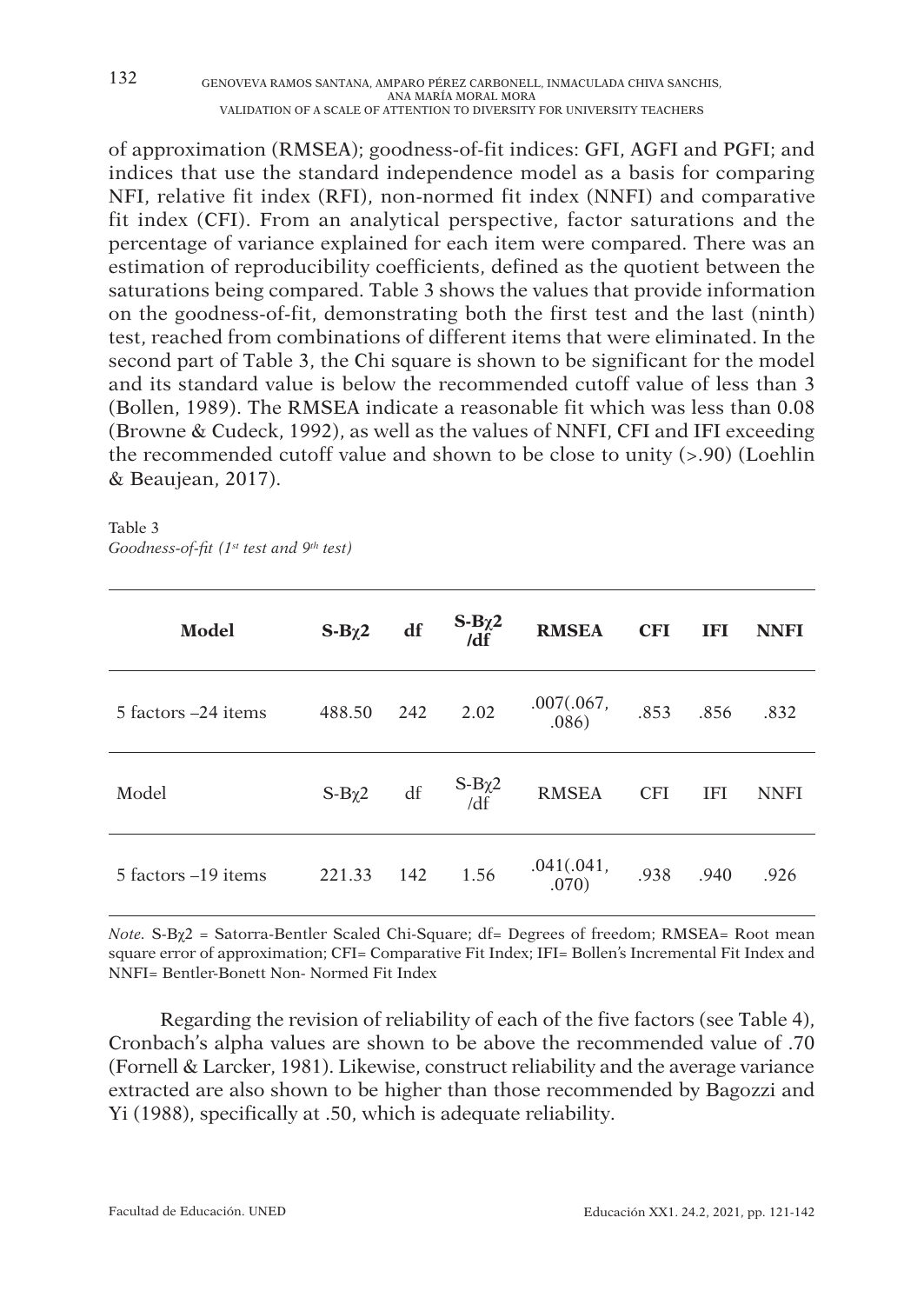**F1 F2 F3 F4 F5**

| Table 4 |                   |
|---------|-------------------|
|         | Scale Reliability |

| <i>Note.</i> AVE = Average variance extracted; CR= Composite reliability; $\sqrt{\text{AVE}}$ = square root of the AVE; |  |
|-------------------------------------------------------------------------------------------------------------------------|--|
| $\alpha$ = Cronbach's alpha                                                                                             |  |

AVE ... AVE ... AVE ... AVE ... AVE ... AVE CR .88 .91 .89 .73 .73  $\sqrt{\text{AVE}}$  .88 .82 .69 .69  $\alpha$  .871 .862 .886 .714 .730

Finally, discriminant validity analysis was conducted with the calculation of correlations between the factors (see Table 5). All of the loading demonstrated values below the threshold that Kline (2005) recommends (.85) for each factor. Likewise, the Fornell and Larcker (1981) criterion is met, indicating that the square root of the AVE is always superior to each pair of calculated correlations.

Table 5 Correlations Between Factors

|                 | F1   | $\mathbf{F2}$  | F3   | <b>F4</b> | F5  |
|-----------------|------|----------------|------|-----------|-----|
| F <sub>1</sub>  | .77  |                |      |           |     |
| F <sub>2</sub>  | .495 | .88            |      |           |     |
| F <sub>3</sub>  |      | .396 .481 .82  |      |           |     |
| F4              |      | .264 .204 .248 |      | .69       |     |
| $\overline{F5}$ | .370 | .175           | .184 | .075      | .69 |

Note. F1= Institutional Diversity; F2= Research, Training and Teaching Focused on Diversity; F3= Diverse Teaching and Learning Practices; F4= University Administrators' Commitment; F5= Conception of Diversity. The diagonal offers the values of  $\sqrt{\text{AVE}}$ 

### **DISCUSSION AND CONCLUSIONS**

Universities' compliance with social responsibility, among other issues, has led them to pay more and more attention to the implementation of inclusive policies and practices. As such, looking for tools to provide better information on diversity-related actions to the institutions and their faculty is, at the moment, an urgent necessity.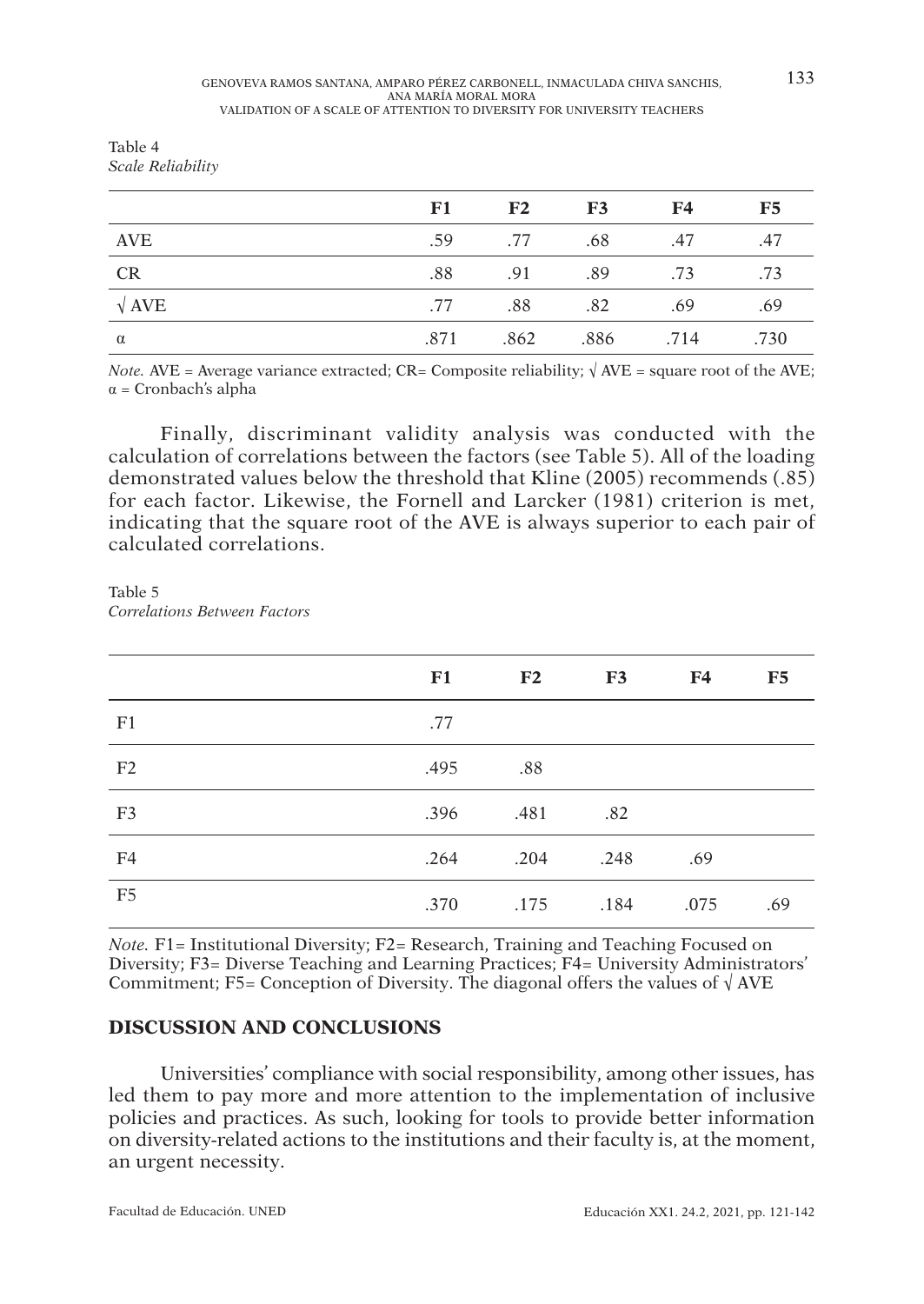Some studies (Fundación Universia, 2018; Moriña, 2017; Simón & Carballo, 2019) stress the need for a shift in the faculty members' educational beliefs, attitudes and practices to advance towards more inclusive education. They explicitly state the importance to accept, respect and value difference, to train educators and make them more aware and understanding of the potential of inclusion, so they will be more curious and willing to accept change (Álamo, 2018; Hernández et al., 2018; Lombardi et al., 2011; Yuknis, 2015), because teaching actions – conditioned by the educator's expectations, attitudes, and training regarding the attention to diversity – facilitate or hinder inclusive university processes or practices (Rodríguez & Álvarez, 2015).

Others point to the importance of developing diagnostic and evaluation scales to obtain useful information and transform education towards a model that addresses human diversity and cares for the most vulnerable individuals (Arias et al., 2016; Polo, 2017).

In our metric study, we have opted for a complementary methodological process, seeking to validate both content and context (Lizasoain et al., 2017). This enabled us to verify that the vast majority of the items in the scale have good statistical and substantive behaviour.

The factorial results provide a concise, validated scale made up of 19 items and five denominating factors: Institutional Diversity; Research, Teaching and Training Focused on Diversity; Diverse Teaching and Learning Practices; University Administrators' Perceived Commitment to Attention to Diversity; and Conception of Diversity.

- We conclude by presenting the scale of attention to diversity beliefs, attitudes, and practices for university teachers (CAPA-PU) (see Appendix). This is a reliable, validated instrument, which is scarce in our country in the case of university faculties. It can be used:
- by university institutions to learn more about the beliefs of university faculty members regarding attention to diversity, as well as the attitudes that they show towards it and how they adapt their teaching, practices and research to the diversity of their educational environment and student body. This information makes it possible to achieve full inclusion in the context of university teaching and research, based on the design of teacher training programmes and the improvement of curricular plans for the different degrees (Arias et al., 2016; Márquez, 2019).
- As a tool that allows educators to self-assess their diversity-related attitudes, beliefs and practices in any professional context, so they can plan for transformation and improvement.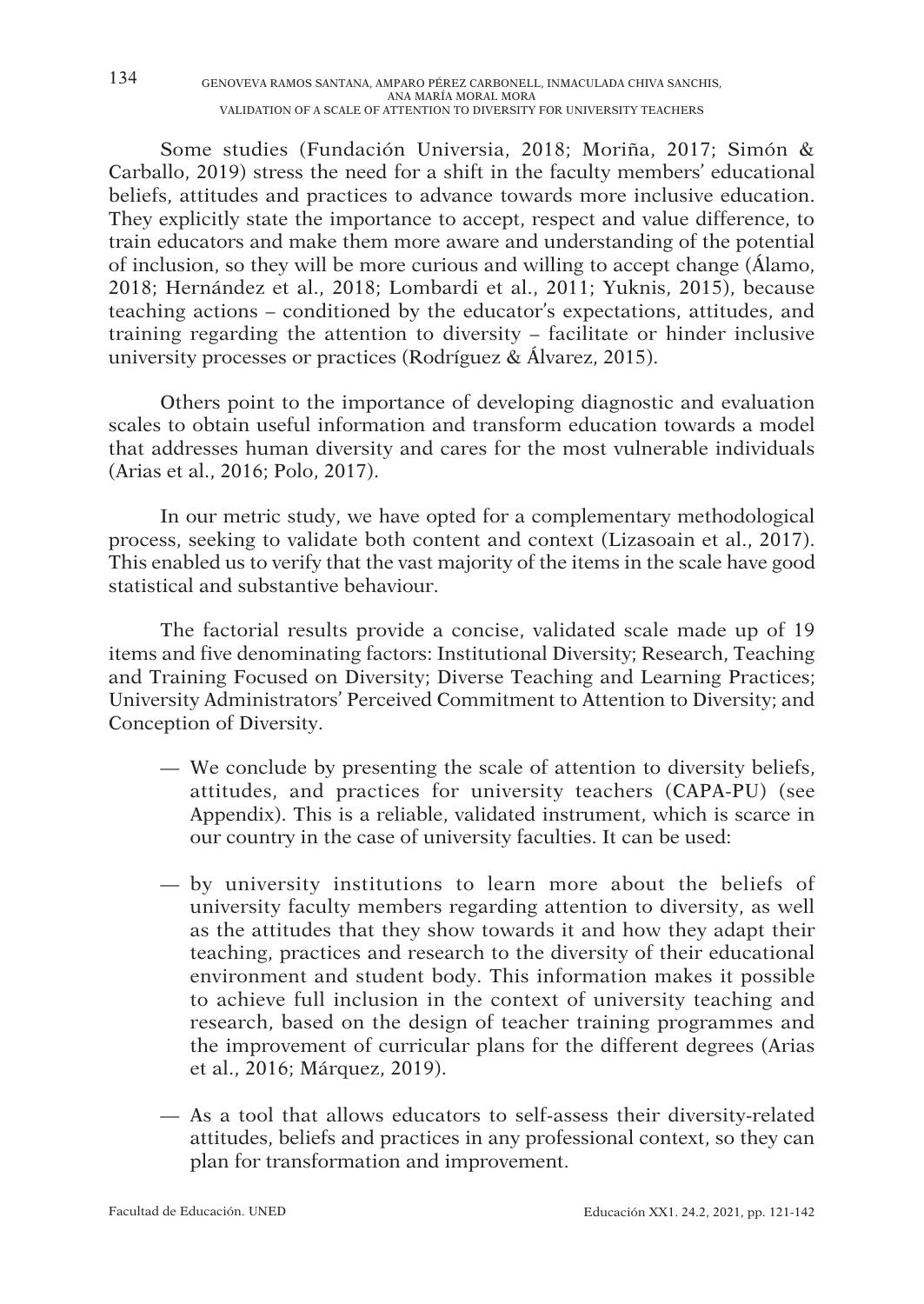Of course, the evaluation and diagnosis potential of this tool, both from the point of view of the faculty and the perspective of educational institutions, should be complemented with additional studies and with information collected using qualitative procedures.

# **NOTAS**

1 The study reported in this paper was supported by the Spain´s Ministry of Economy, Industry, and Competitiveness, the State Research Agency, and the European Regional Development Fund. Project Attention to diversity and inclusive education at the university.Diagnosis and evaluation of institutionalization indicators (grant number EDU2017-82862-R)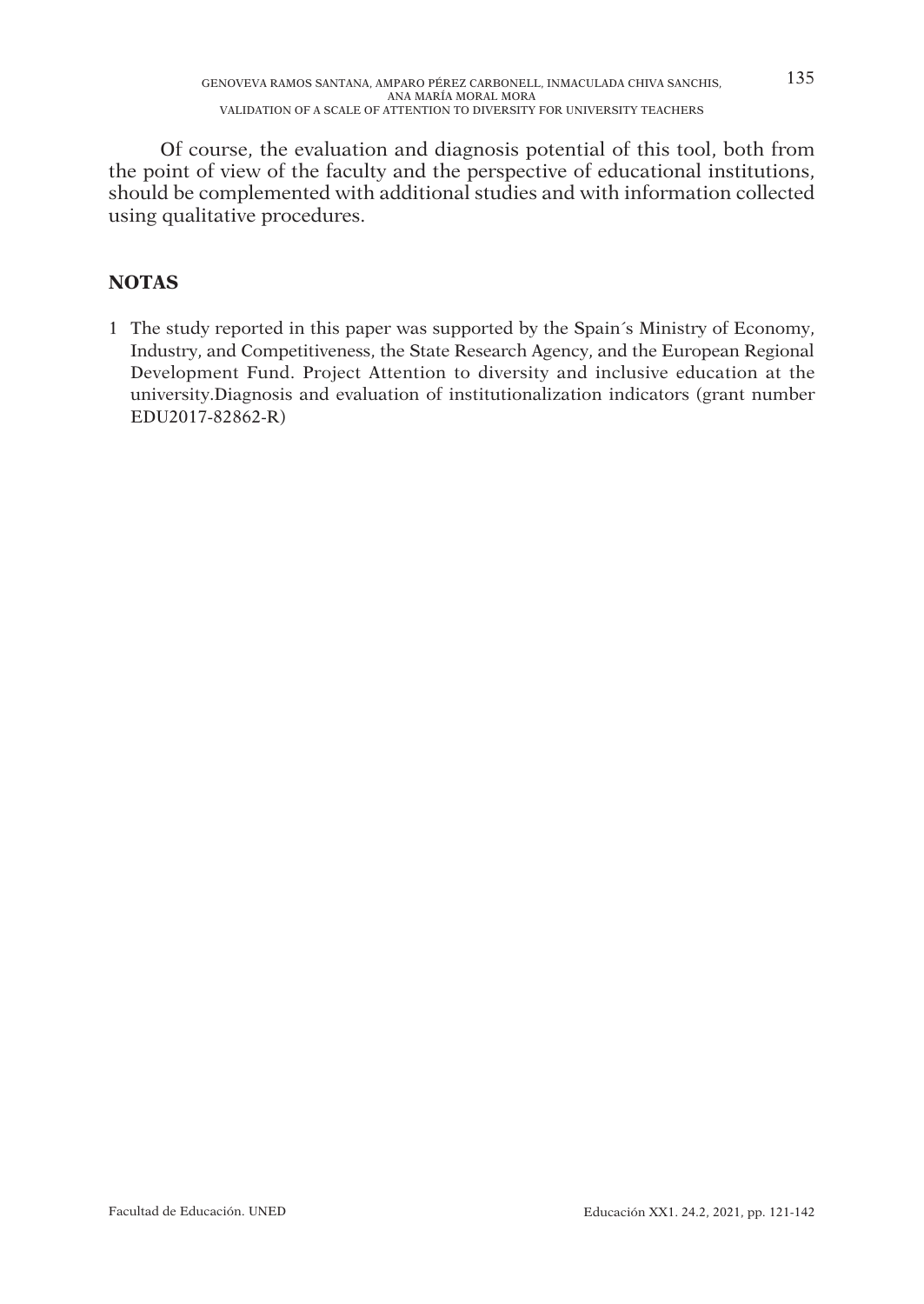#### **REFERENCES**

- Abal, F. J., Auné, S. E., Lozzia, G. S., & Attorresi, H. F. (2017). Funcionamiento de la categoría central en ítems de Confianza para la Matemática. Revista Evaluar, 17(2), 18-31. https://doi. org/10.35670/1667-4545.v17.n2.18717
- Ainscow, M. (2016). Struggles for Equity in Education. Routledge.
- Álamo, M. (2018). Actitudes hacia la diversidad cultural y la identidad en la formación inicial del profesorado. [Tesis doctoral, Universidad de Córdoba].
- American Association of Colleges and Universities (2015). Committing to equity and inclusive excellence. A Campus Guide for Self-Study and Planning. Association of American Colleges and Univesities. https://tinyurl.com/y8tq8bbz
- Arias, V., Arias, B., Verdugo, M.A., Rubia, M., & Jenaro, C. (2016). Evaluación de actitudes de los profesionales hacia las personas con discapacidad. Siglo Cero, 47(2), 258, 7-41. https://doi.org/10.14201/ scero2016472741
- Bagozzi, R.P., & Yi, Y. (1988). On the evaluation of structural equation models. Journal of the Academy of Marketing Science, 16(1), 74-94. https://doi. org/10.1007/bf02723327
- Baker, K.Q., Boland, K., & Nowik, C. M. (2012). A campus survey of faculty and student perceptions of persons with disabilities. Journal of Postsecondary Education and Disability, 25(4), 309-329.
- Benítez, R., Aguilar, S., & Sánchez, L. (2019). Una experiencia para atender a la diversidad en la universidad. Márgenes, Revista de Educación de la Universidad de Málaga, 0(0), 76-96. https://doi. org/10.24310/mgnmar.v0i0.6230
- Bollen, K. A (1989). Structural equations with latent variables. John Wiley & Sons.
- Browne, M.W., & Cudeck, R. (1992). Alternative ways of assessing

model fit. Sociological Methods and Research, 21(2), 230-258. https://doi. org/10.1177/0049124192021002005

- Bowles, T.V., & Brindle, K. A. (2017). Identifying facilitating factors and barriers to improving student retention rates in tertiary teaching courses: a systematic review. Higher Education Research & Development, 36(5), 903-19. https://doi.org/10.1080/07294360.2016.1 264927
- Castro, F., Castañeda, M.T., Ossa, C., Blanco, E., & Castillo, N. (2017). Validación de la escala de auto adscripción inclusiva en docentes secundarios de Chile. Psicología Educativa, 23(2), 105-113. https://doi. org/10.1016/j.pse.2017.05.003
- Chien, C.L., Montjourridès, P., & Van der Pol, H. (2017). Global trends of access to and equity in postsecondary Education. En A. Mountfore-Zimdars & N. Harrison, (Eds). Access to Higher Education. Routledge.
- Chou, C. P., & Bentler, P. M. (1995). Estimates and tests in structural equation modeling. In Hoyle, R. H. (Ed.) Structural equation modeling: Concepts, issues and applications (pp. 37-55). SAGE Publications.
- Comité Español de Representantes de Personas con discapacidad -CERMI- (2019). Resumen de la posición del movimiento CERMI en materia de educación inclusiva. https://tinyurl.com/ yy3gq72p
- Echeita, G. (2017). Educación inclusiva. Sonrisas y lágrimas. Aula Abierta, 36, 17-24. https://doi.org/10.17811/ rifie.46.2017.17-24
- Feltrero, R. (2012). Igualdad, diversidad y funcionalidad abierta en el diseño de aplicaciones informáticas: hacia una cultura del diseño para todos. Novática, 216, 6-21.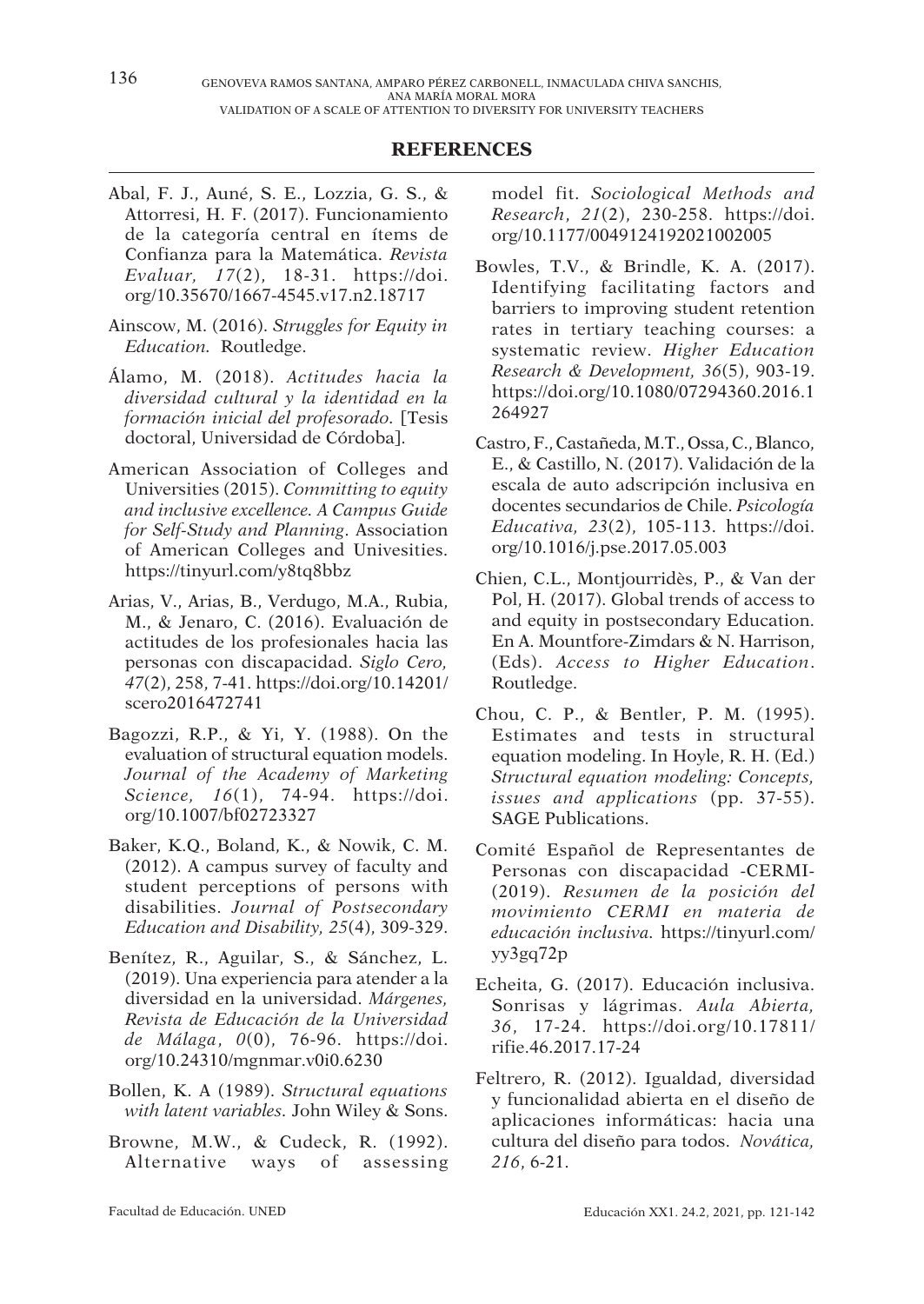- Ford Foundation (1999). The Ford Foundation Campus Diversity Initiative Survey of Voters on Diversity in Education and an Interview with Edgar Beckham. Equity & Excellence in Education, 32(2), 17-23. https://doi. org/10.1080/1066568990320204
- Fornell, C., & Larcker, D.F. (1981). Evaluating structural equation models with unobservable variables and measurement error. Journal of Marketing Research, 18(1), 39-50. https://doi.org/10. 1177/002224378101800104
- Fundación Universia (2018). Universidad y Discapacidad. IV Estudio sobre el grado de inclusión del sistema universitario español respecto de la realidad de la discapacidad. Fundación Universia.
- García, C., Herrera, C., & Vanegas, C. (2018). Competencias docentes para una pedagogía inclusiva. Consideraciones a partir de la experiencia con formadores de profesores chilenos. Revista Latinoamericana de Educación Inclusiva, 12(2), 149-167. https://doi.org/10.4067/ s0718-73782018000200149
- García, M. Buenestado, M., Gutiérrez, P., López, M., & Naranjo de Arcos, A. (2017). Apuntes para la inclusión en la comunidad universitaria ¿Qué es una Universidad Inclusiva?. University of Córdoba.
- González, F., Martín, E., Flores, N., Jenaro, C., Poy, R., & Gómez-Vela, M. (2013). Inclusión y convivencia escolar: análisis de la formación del profesorado. European Journal of Investigation in Health, Psychology and Education, 3(2), 125-135.
- Hernández, M.J., Urrea, M.E., Fernández, A., & Aparicio, P. (2018). Atención a la diversidad y escuela inclusiva. Las actitudes del futuro profesorado. International Journal of Developmental and Educational Psychology: INFAD. Revista de Psicología, 1(3), 147-156. https://doi.org/10.17060/ijodaep.2018. n1.v3.1244
- Kline, R. B. (2005). Principles and practice of structural equation modeling (2nd Ed.). Guilford Publications.
- LePeau, L. A., Hurtado, S. S., & Davis, R. J. (2018). What institutional websites reveal aboutdiversity-related partnerships between academic and student affairs. Innovative Higher Education, 43(2), 125- 142. https://doi.org/10.1007/s10755-017- 9412-0
- Lizasoain, L., Etxeberria, J., & Lukas, J.F. (2017). Propuesta de un nuevo cuestionario de evaluación de los profesores de la Universidad del País Vasco. Estudio psicométrico, dimensional y diferencial. Revista Electrónica de Investigación y Evaluación  $Educativa, 23(2), art. 1. http://doi.$ org/10.7203/relieve.23.2.10436
- Llorent, V. J. & Álamo, M. (2016). Escala de actitudes hacia la diversidad cultural (ADC) para los futuros docentes. Opción, 32(11), 832-841.
- Llorent, V.J. & Álamo, M. (2019). La formación inicial del profesorado en las actitudes hacia la diversidad cultural. Validación de una escala. Papeles de Población, 99, 187-208.
- Loehlin, J. C., & Beaujean, A. A. (2017). Latent variable models: An introduction to factor, path, and structural equation analysis. Taylor & Francis. https://doi. org/10.4324/9781315643199
- Lombardi, A. R., Murray, C., & Gerdes, H. (2011). College faculty and inclusive instruction: Self-reported attitudes and actions pertaining to Universal Design. Journal of Diversity in Higher Education, 4(4), 250–261. https://doi.org/10.1037/ a0024961
- Márquez, C. (Ed.) (2019). ¿Avanzamos hacia universidades más inclusivas? De la retórica a los hechos. Dykinson.
- Márquez, C., & Sandoval, M. (2019). Claves para hacer realidad la educación inclusiva en las Universidades. In C. Márquez (Ed.) ¿Avanzamos hacia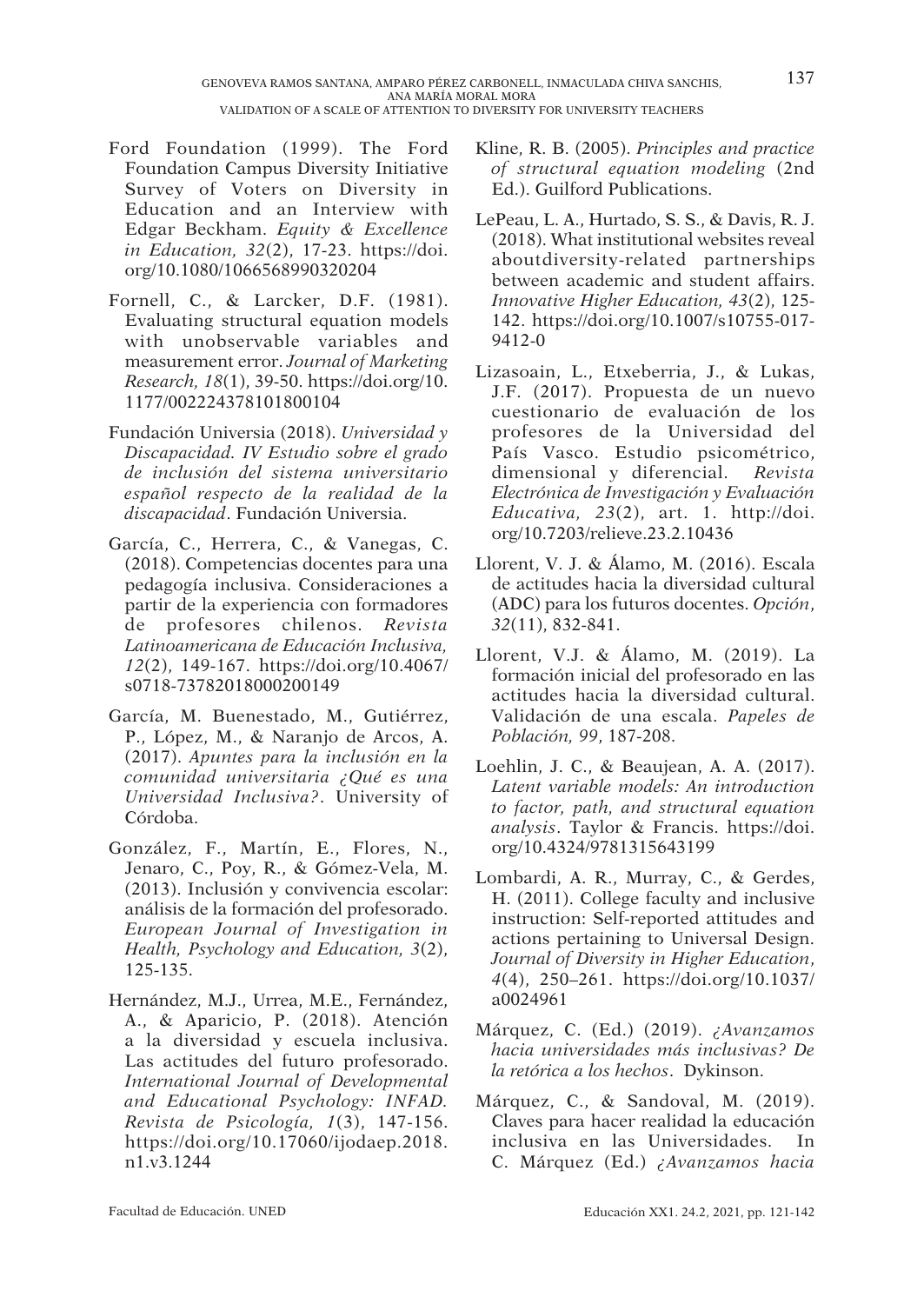universidades más inclusivas? De la retórica a los hechos (pp. 45-60). Dykinson.

- Martins, M.H., Borges, M.L., & Gonçalves, T. (2018). Attitudes towards inclusion in higher education in a Portuguese university. International Journal of Inclusive Education, 22(5), 527-542. https://doi.org/10.1080/13603116.2017.1 377299
- McMahon, S. D., Keys, C. B., Berardi, L., Crouch, R., & Coker, C. (2016). School inclusion: a multidimensional framework and links with outcomes among urban youth with disabilities. Journal of Community Psychology, 44(5), 656–673. https://doi.org/10.1002/ jcop.21793
- McNair, T. B. (2016). The time is now: Committing to equity and inclusive excellence. Diversity & Democracy, 19(1). https://aacu.org/ diversitydemocracy/2016/winter/mcnair
- Moliner, O., Yazzo, M. A., Niclot, D., & Philippot, T. (2019). Universidad inclusiva: percepciones de los responsables de los servicios de apoyo a las personas con discapacidad. Revista Electrónica de Investigación Educativa, 21 (20), 1-10. https://doi.org/10.24320/ redie.2019.21.e20.1972
- Montero, I., Carneiro, M., Martín, V., Cordero, J., & Cordero, C. (2019). Objetivos de Desarrollo Sostenible y la promoción de los Derechos de las Personas con Discapacidad. CERMI. Ediciones Cinca. http://riberdis.cedd.net/ handle/11181/5637
- Moriña, A. (2017). Inclusive education in higher education: Challenges and opportunities. European Journal of Special Needs Education, 32(1), 3-17 https://doi.org/10.1080/08856257.2016.1 254964
- Muntaner Guasp, J. J., Rosselló Ramón, M. R., & De la Iglesia Mayol, B. (2016).

Buenas prácticas en educación inclusiva. Educatio Siglo XXI, 34(1), 31-49. https:// doi.org/10.6018/j/252521

- New England Resource Center for Higher Education (NERCHE) (2016). Self-Assessment Rubric for the Institutionalization of Diversity, Equity and Inclusion in Higher Education. New England Resource Center for Higher Education.
- O'Donnell, V.L. (2016). Organisational change and development towards inclusive higher education. Journal of Applied Research in Higher Education, 8(1), 101-118. https://doi.org/10.1108/ JARHE-04-2014-0051
- ONU (2018). Informe de la investigación relacionada con España bajo el artículo 6 del Protocolo Facultativo (CRPD/C/20/3). https://bit.ly/3t4hu07
- Polo, M. T. (2017). Innovación para la formación en inclusión: actitudes de la comunidad universitaria. International Journal of Developmental and Educational Psychology, 4(1), 185-194. https://doi. org/10.17060/ijodaep.2017.n1.v4.1041
- Rodríguez, A., & Álvarez, E. (2015). Universidad y discapacidad. Actitudes del profesorado y de estudiantes. Perfiles educativos, 37(147). https://doi. org/10.1016/j.pe.2014.09.001
- Rodríguez, G., & Arroyo, D. (Coords.) (2017). Guía de adaptaciones en la universidad. Fundación ONCE.
- Simón, C., & Carballo, R. (2019). Educación inclusiva en la universidad: el papel del profesorado. In Márquez, C. (Ed.) ¿Avanzamos hacia universidades más inclusivas? De la retórica a los hechos (pp. 99-120). Dykinson.
- Tanaka, J. S., & Huba, G. H. (1989). A general coefficient of determination for covariance structure models under arbitrary GLS estimation. British Journal of Mathematical and Statistical Psychology, 42(2), 233-239.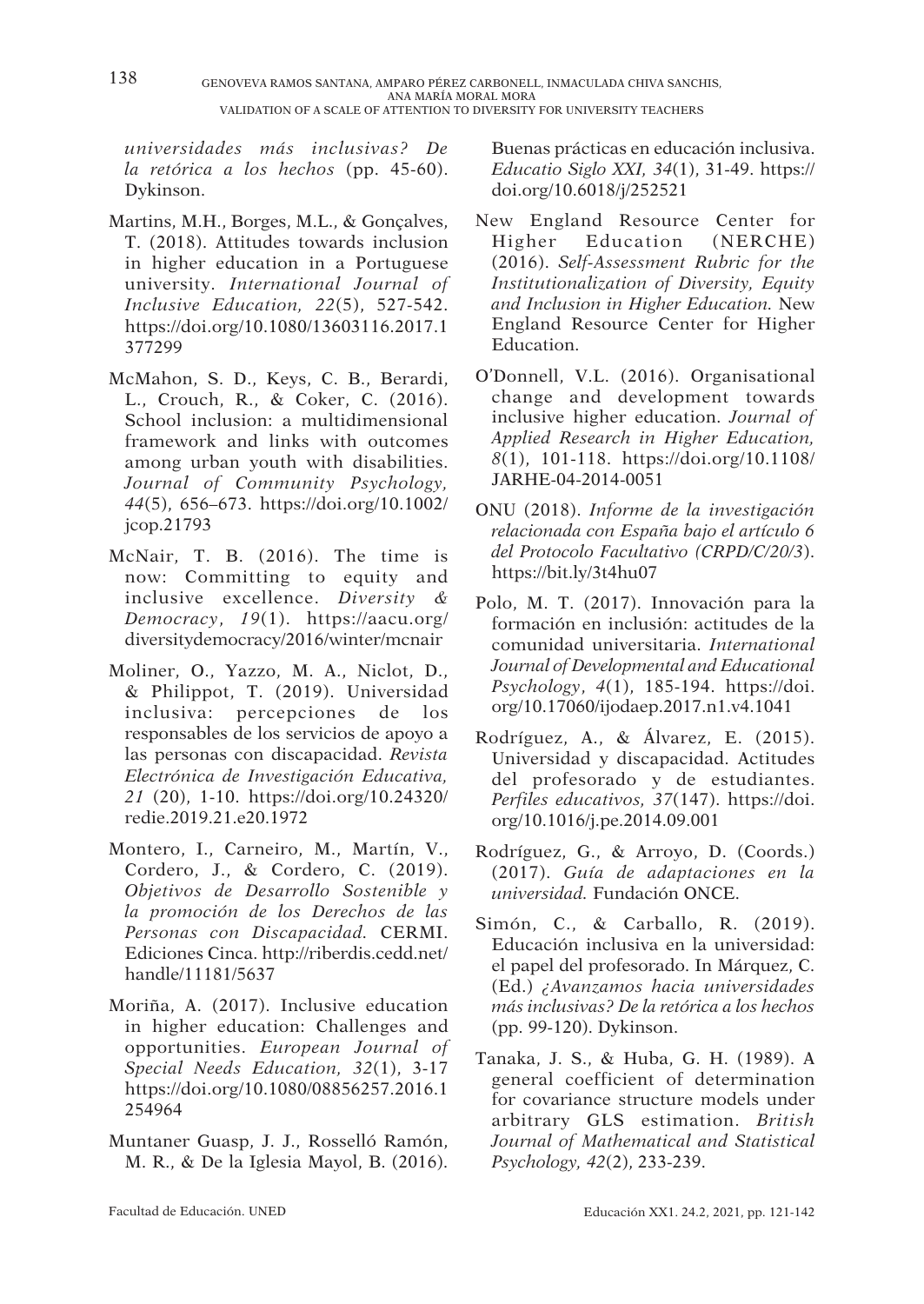- Toboso, M., Feltero, R., & Aparicio, M. (2019). Educación inclusiva y educación para la inclusión: transformaciones pendientes analizadas desde las ideas de justicia y accesibilidad universal. In M. Lagarreta (Coord.), I. Ceballos (Coord.) & S. Carrascal (Dir.) Educación y transformación social y cultural (pp. 185-196). Universitas.
- Tomas, J.M., & Oliver, A. (1998). Efectos de formato de respuesta y método de estimación en análisis factorial confirmatorio. Psicothema, 10(1), 197-208.
- UNESCO (2016). Educación 2030: Declaración de Incheon y Marco de Acción para la realización del Objetivo de Desarrollo Sostenible 4: Garantizar

una educación inclusiva y equitativa de calidad y promover oportunidades de aprendizaje permanente para todos. ttps:// tinyurl.com/y4g9qpox

- Yu, B., & Zhang, K. (2016). It's more foreign than a foreign country: adaptation and experience of Mainland Chinese students in Hong Kong. Tertiary Education and Management, 22(4), 300- 15. https://doi.org/10.1080/13583883.201 6.1226944
- Yuknis, C. (2015). Attitudes of pre-service teachers toward inclusion for students who are deaf. Deafness & Education International, 17(4), 183-193. https://doi. org/10.1179/1557069X15Y.0000000003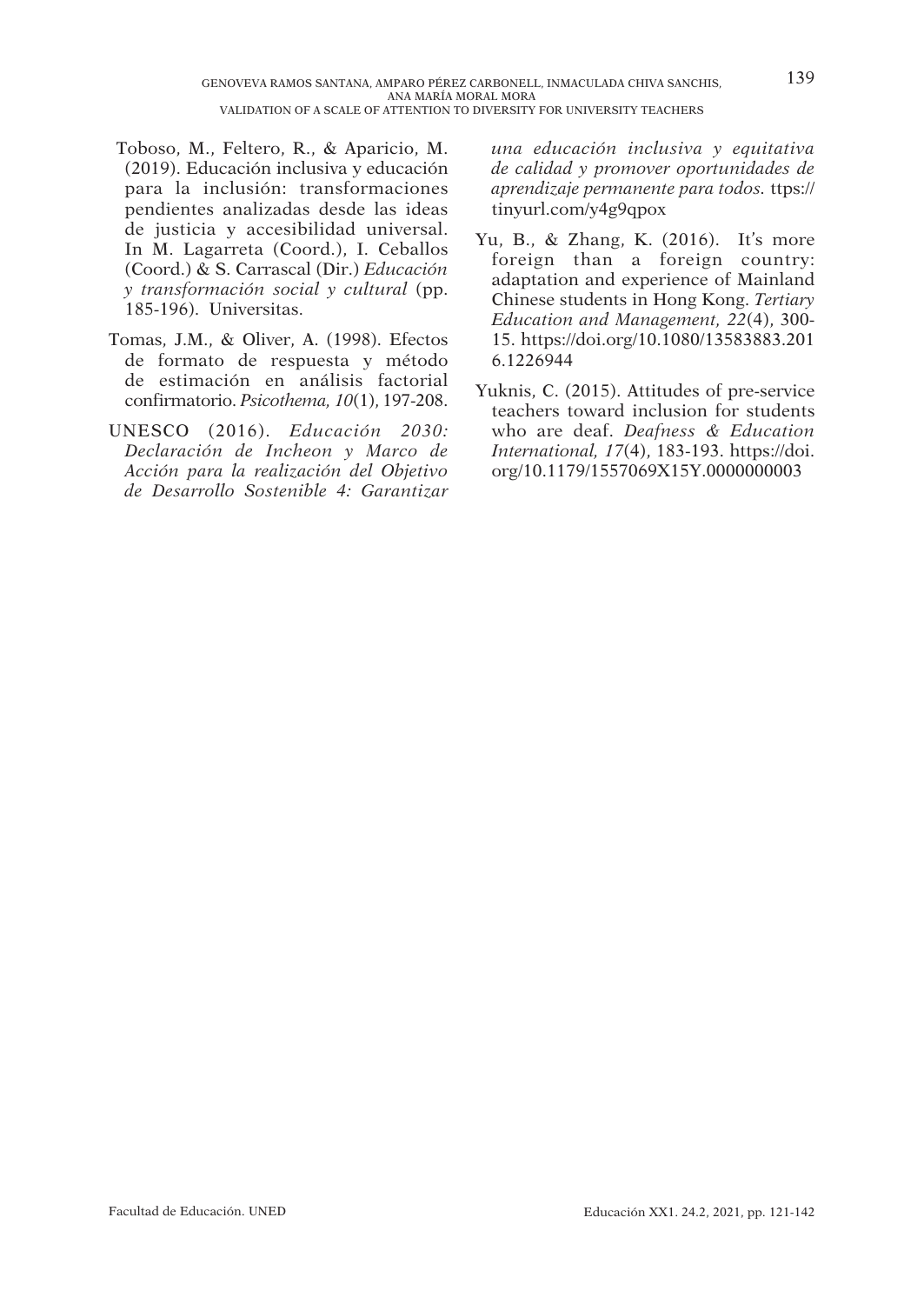## **APPENDIX**

Scale of Beliefs, Attitudes and Practices of Attention to Diversity for University Teachers (CAPA-PU)

|    | <b>Conception of Diversity</b>                                                                                                                                     | 1            | $\mathbf{2}$   | 3 | 4 | 5 |
|----|--------------------------------------------------------------------------------------------------------------------------------------------------------------------|--------------|----------------|---|---|---|
| 1. | The concept of diversity means different<br>ethnicity, race, nationality or culture                                                                                |              |                |   |   |   |
| 2. | Diversity means people with different<br>thoughts or ideas                                                                                                         |              |                |   |   |   |
| 3. | The diversity concept means a different<br>education level                                                                                                         |              |                |   |   |   |
|    | <b>Institutional Diversity</b>                                                                                                                                     | $\mathbf{1}$ | $\mathbf{2}$   | 3 | 4 | 5 |
| 4. | Diversity, inclusion and equity are an<br>essential part of education that should be<br>attended to at all university institutions                                 |              |                |   |   |   |
| 5. | Diversity, inclusion and equity are an institutional but also individual matter, of<br>each member of the institution                                              |              |                |   |   |   |
| 6. | University curricula should include subjects<br>on the role of women and minorities in the<br>development of societies                                             |              |                |   |   |   |
| 7. | It is as important for universities to prepare<br>students to be successful in a diverse world<br>as it is to prepare them to have technical or<br>academic skills |              |                |   |   |   |
| 8. | Universities should develop specific schemes<br>to attend to diversity in the student body                                                                         |              |                |   |   |   |
|    | <b>Diverse Teaching and Learning Practices</b>                                                                                                                     | $\mathbf{1}$ | $\overline{2}$ | 3 | 4 | 5 |
| 9. | I provide support to help my students to<br>develop individualised plans to facilitate<br>learning                                                                 |              |                |   |   |   |
|    | 10. I include different teaching and learning<br>methods in my classes to attend to the<br>diversity of the student body                                           |              |                |   |   |   |
|    | 11. I offer resources to respond to the needs of<br>students and attend to the development of<br>inclusive education                                               |              |                |   |   |   |
|    | 12. In my subjects I use digital learning and/or<br>cooperative activities to promote learning<br>for students with diverse needs                                  |              |                |   |   |   |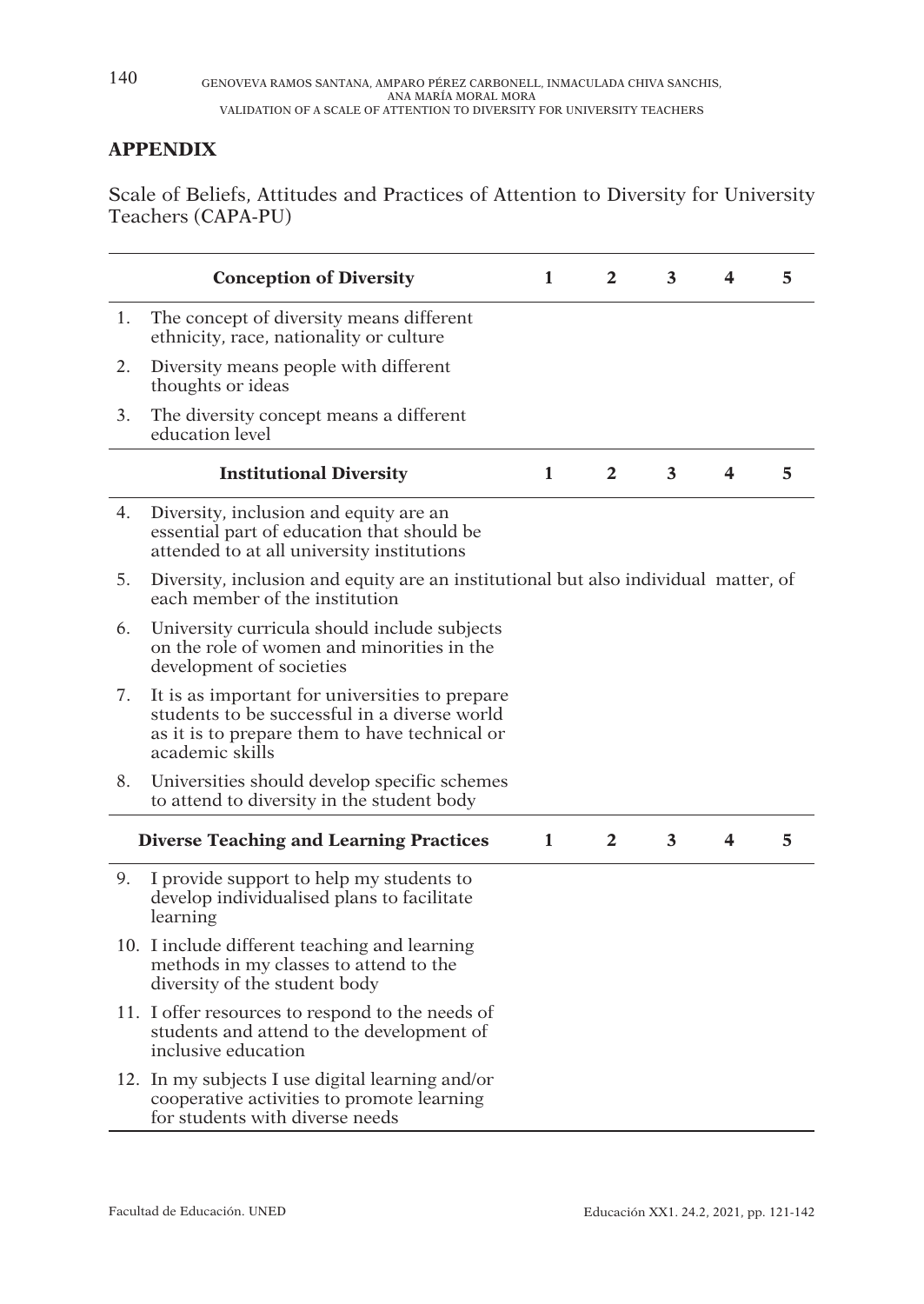| Research, Training and Teaching<br><b>Focused on Diversity</b>                                                                                                                                                                                                                                                                                                                                                                     |                | $\mathbf{2}$ | $\mathbf{3}$ | 4 |  |
|------------------------------------------------------------------------------------------------------------------------------------------------------------------------------------------------------------------------------------------------------------------------------------------------------------------------------------------------------------------------------------------------------------------------------------|----------------|--------------|--------------|---|--|
| 13. I develop research that in form and/or content reflect my commitment to<br>diversity, inclusion and equity as an added value to the research project<br>14. In my research designs I include elements that promote diversity, inclusion and<br>equity of cultures, gender, age, etc.<br>15. I design teaching innovation projects that incorporate issues of attention to<br>diversity of gender, age, culture, religion, etc. |                |              |              |   |  |
| 16. I design teaching objectives focused on diversity, inclusion and equity                                                                                                                                                                                                                                                                                                                                                        |                |              |              |   |  |
| <b>University Administrators' Commitment</b>                                                                                                                                                                                                                                                                                                                                                                                       | $\blacksquare$ |              | 3            | 4 |  |
| 17. In general, university administrators promote schemes for attention to diversity,<br>inclusion and equity                                                                                                                                                                                                                                                                                                                      |                |              |              |   |  |
| 18. In my university, there is a solid trend towards diversity, inclusion and equity in                                                                                                                                                                                                                                                                                                                                            |                |              |              |   |  |
| its curriculum.<br>19. My university offers training courses related to diversity, inclusion and equity                                                                                                                                                                                                                                                                                                                            |                |              |              |   |  |

*Note.* Scale  $1 =$  Strongly disagree;  $2 =$  Agree;  $3 =$  Neither disagree nor agree;  $4 =$  Agree;  $5 =$  Strongly agree